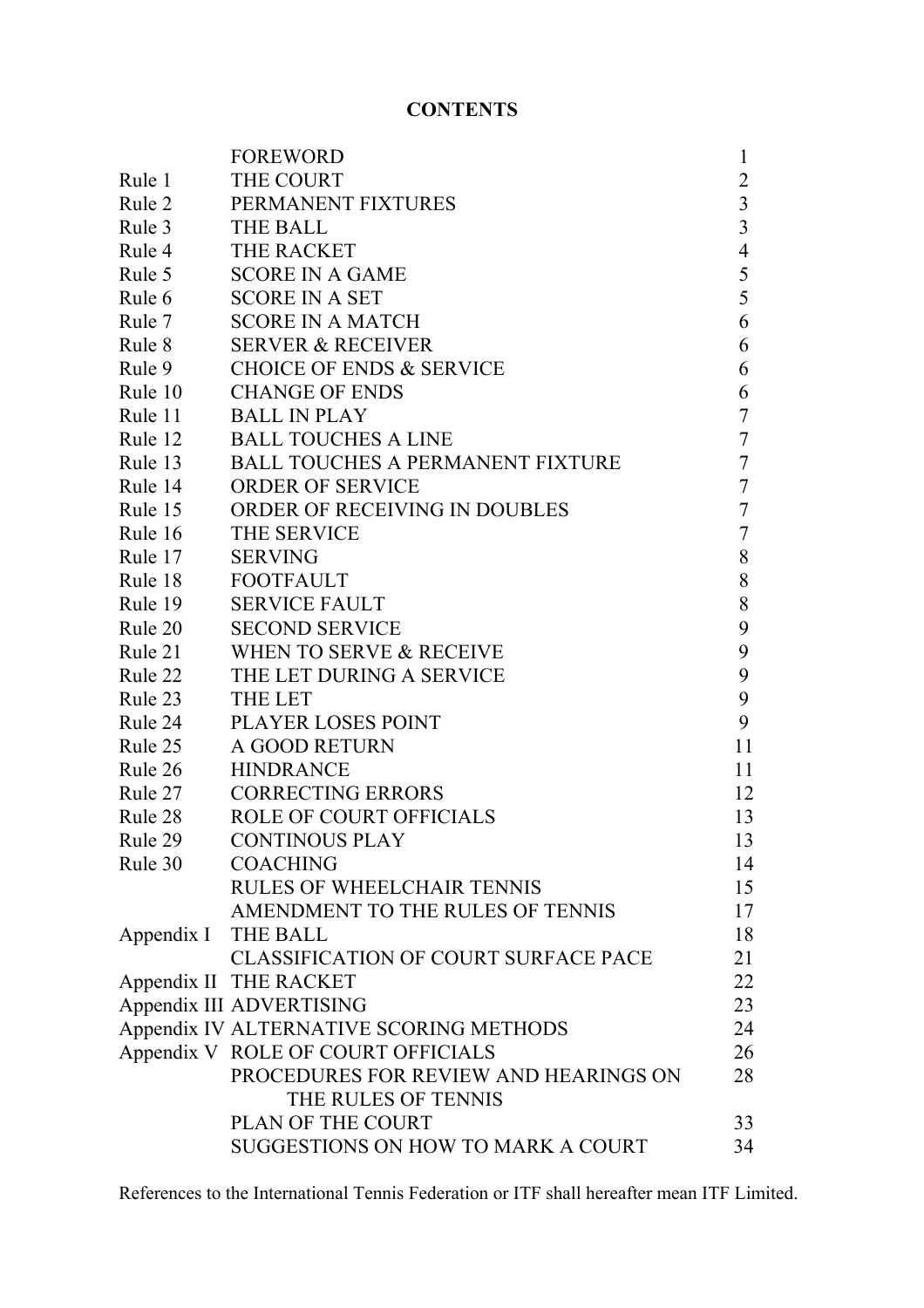#### **FOREWORD**

The International Tennis Federation (ITF) is the governing body of the game of tennis and its duties and responsibilities include determination of the Rules of Tennis.

To assist the ITF in carrying out this responsibility, the ITF has appointed a Rules of Tennis Committee which continually monitors the game and its rules, and makes recommendations for changes either on a permanent basis or for a limited trial period to the Board of Directors of the ITF who in turn make recommendations to the Annual General Meeting of the ITF which is the ultimate authority for making any changes to the Rules of Tennis.

As in previous years, the number of substantive changes is limited, but the format and presentation of the rules has been revised into a more modern language and easier to follow sequence.

This has resulted in a reduction in the number of rules, and for reference purposes in this new edition the old rule number is shown in brackets.

*Note: Except where otherwise stated, every reference in these Rules of Tennis to the masculine includes the feminine gender.*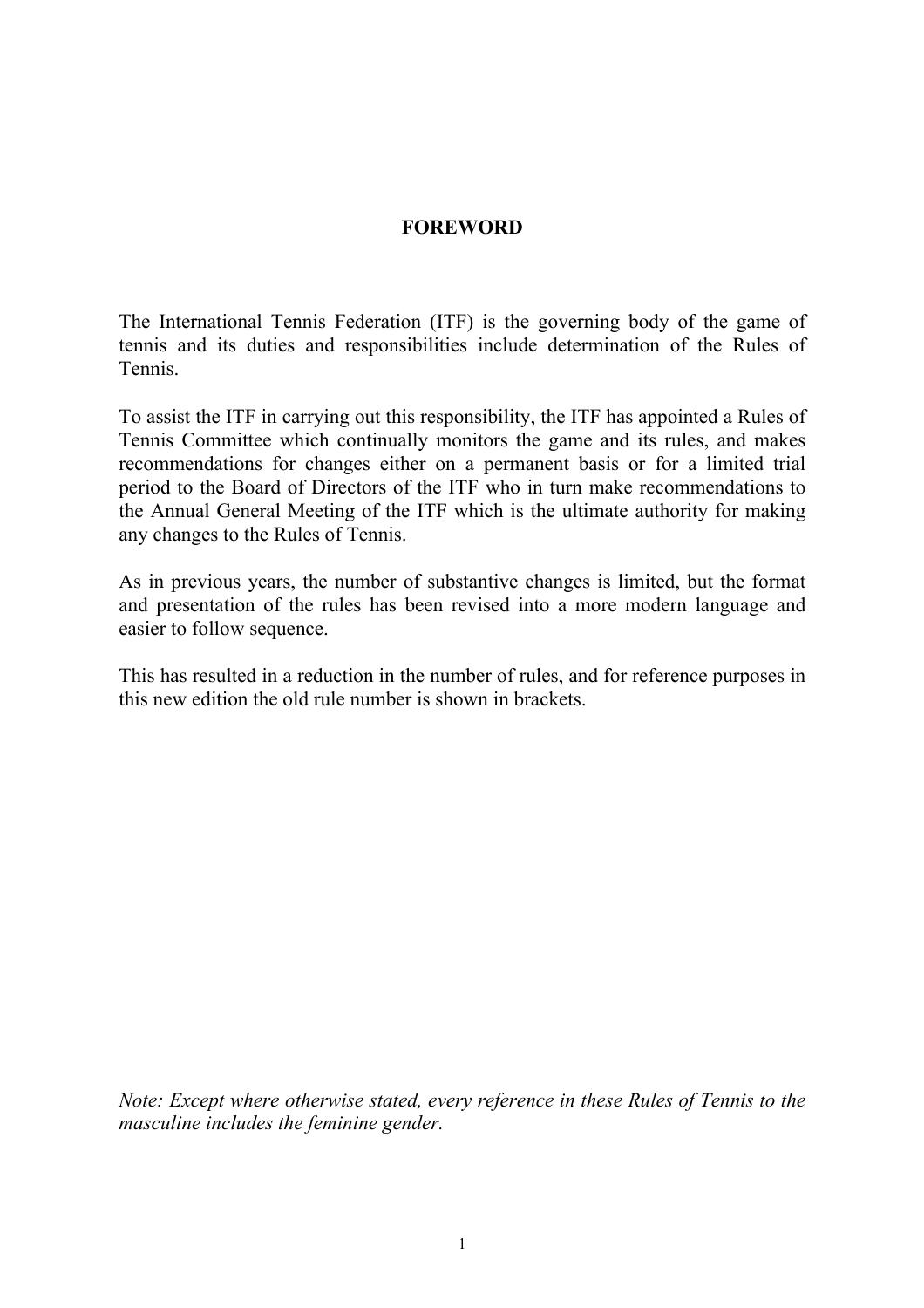## **1. THE COURT (OLD 1 & 34)**

The court shall be a rectangle, 78 feet (23.77 m) long and, for singles matches, 27 feet (8.23 m) wide. For doubles matches, the court shall be 36 feet (10.97 m) wide.

The court shall be divided across the middle by a net suspended by a cord or metal cable which shall pass over or be attached to two net posts at a height of  $3\frac{1}{2}$  feet (1.07 m). The net shall be fully extended so that it completely fills the space between the two net posts and it must be of sufficiently small mesh to ensure that a ball cannot pass through it. The height of the net shall be 3 feet (0.914 m) at the centre, where it shall be held down tightly by a strap. A band shall cover the cord or metal cable and the top of the net. The strap and band shall be completely white.

- The maximum diameter of the cord or metal cable shall be  $1/3$  inch (0.8 cm).
- The maximum width of the strap shall be 2 inches (5 cm).
- The band shall be between 2 inches (5 cm) and  $2\frac{1}{2}$  inches (6.35 cm) deep on each side.

For doubles matches, the centres of the net posts shall be 3 feet (0.914 m) outside the doubles court on each side.

For singles matches, if a singles net is used, the centres of the net posts shall be 3 feet (0.914 m) outside the singles court on each side. If a doubles net is used, then the net shall be supported, at a height of  $3\frac{1}{2}$  feet (1.07 m), by two singles sticks, the centres of which shall be 3 feet (0.914 m) outside the singles court on each side.

- The net posts shall not be more than 6 inches (15 cm) square or 6 inches (15 cm) in diameter.
- The singles sticks shall not be more than 3 inches (7.5 cm) square or 3 inches (7.5 cm) in diameter.
- The net posts and singles sticks shall not be more than 1 inch (2.5 cm) above the top of the net cord.

The lines at the ends of the court are called baselines and the lines at the sides of the court are called sidelines.

Two lines shall be drawn between the singles sidelines, 21 feet (6.40 m) from each side of the net, parallel with the net. These lines are called the servicelines. On each side of the net, the area between the serviceline and the net shall be divided into two equal parts, the service courts, by the centre serviceline. The centre serviceline shall be drawn parallel with the singles sidelines and half way between them.

Each baseline shall be divided in half by a centre mark, 4 inches (10 cm) in length, which shall be drawn inside the court and parallel with the singles sidelines.

• The centre serviceline and centre mark shall be 2 inches (5 cm) wide.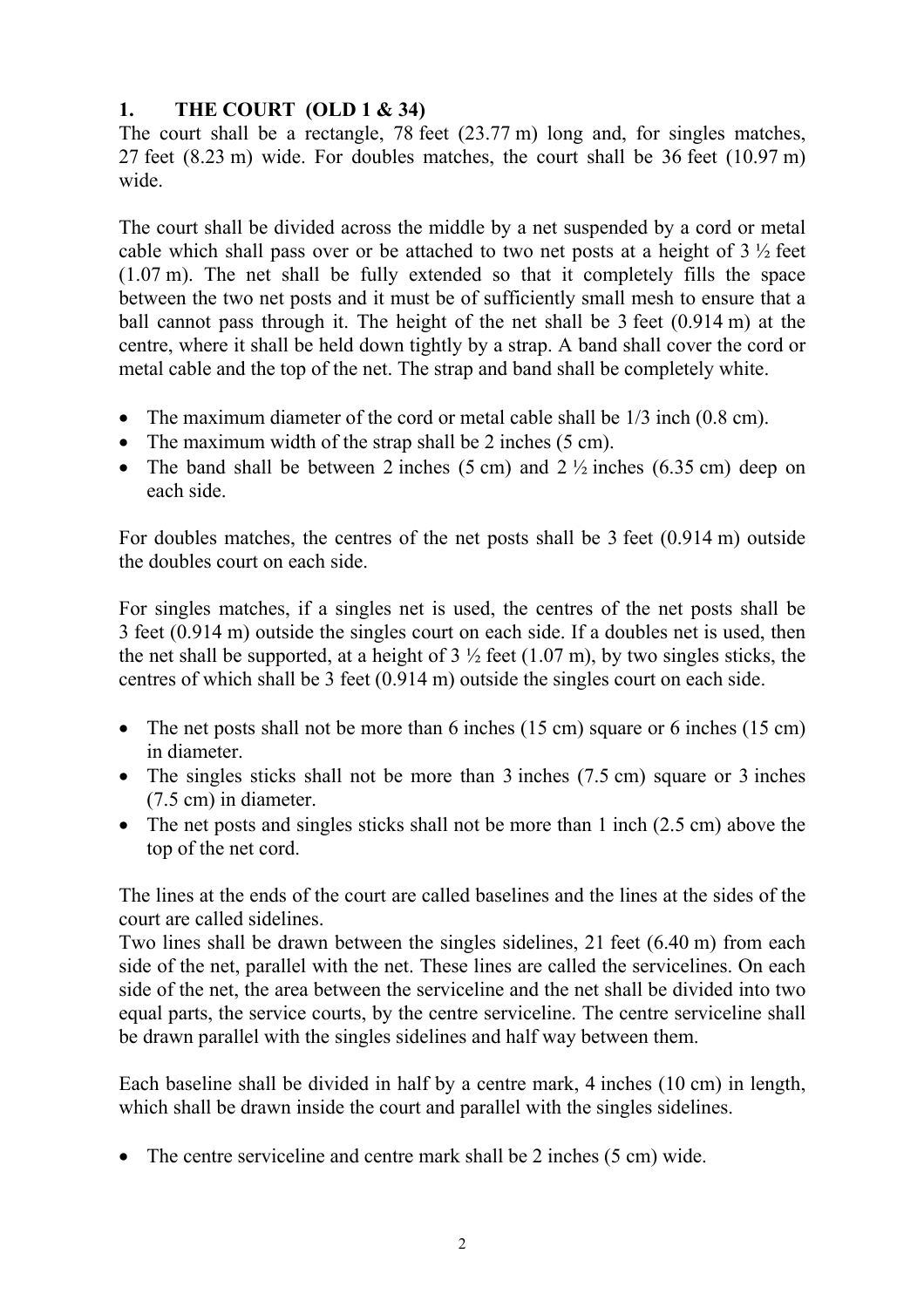• The other lines of the court shall be between 1 inch (2.5 cm) and 2 inches (5 cm) wide, except that the base lines may be up to 4 inches (10 cm) wide.

All court measurements shall be made to the outside of the lines and all lines of the court shall be of the same colour clearly contrasting with the colour of the surface.

No advertising is allowed on the court, net, strap, band, net posts or singles sticks except as provided in Appendix III.

# **2. PERMANENT FIXTURES (OLD 2)**

The permanent fixtures of the court include the backstops and sidestops, the spectators, the stands and seats for spectators, all other fixtures around and above the court, the chair umpire, line umpires, net umpire and ball persons when in their recognised positions.

In a singles match played with a doubles net and singles sticks, the net posts and the part of the net outside the singles sticks are permanent fixtures and are not considered as net posts or part of the net.

# **3. THE BALL (OLD 3, 13, 27 & 32)**

Balls, which are approved for play under the Rules of Tennis, must comply with the specifications in Appendix I.

The International Tennis Federation shall rule on the question of whether any ball or prototype complies with Appendix I or is otherwise approved, or not approved, for play. Such ruling may be taken on its own initiative, or upon application by any party with a bona fide interest therein, including any player, equipment manufacturer or National Association or members thereof. Such rulings and applications shall be made in accordance with the applicable Review and Hearing Procedures of the International Tennis Federation (see Appendix VI).

The event organisers must announce in advance of the event:

- a. The number of balls for play  $(2, 3, 4 \text{ or } 6)$ .
- b. The ball change policy, if any.

Ball changes, if any, can be made either:

- i. After an agreed odd number of games, in which case, the first ball change in the match shall take place two games earlier than for the rest of the match, to make allowance for the warm-up. A tie-break game counts as one game for the ball change. A ball change shall not take place at the beginning of a tiebreak game. In this case, the ball change shall be delayed until the beginning of the second game of the next set; or
- ii. At the beginning of a set

If a ball gets broken during play, the point shall be replayed.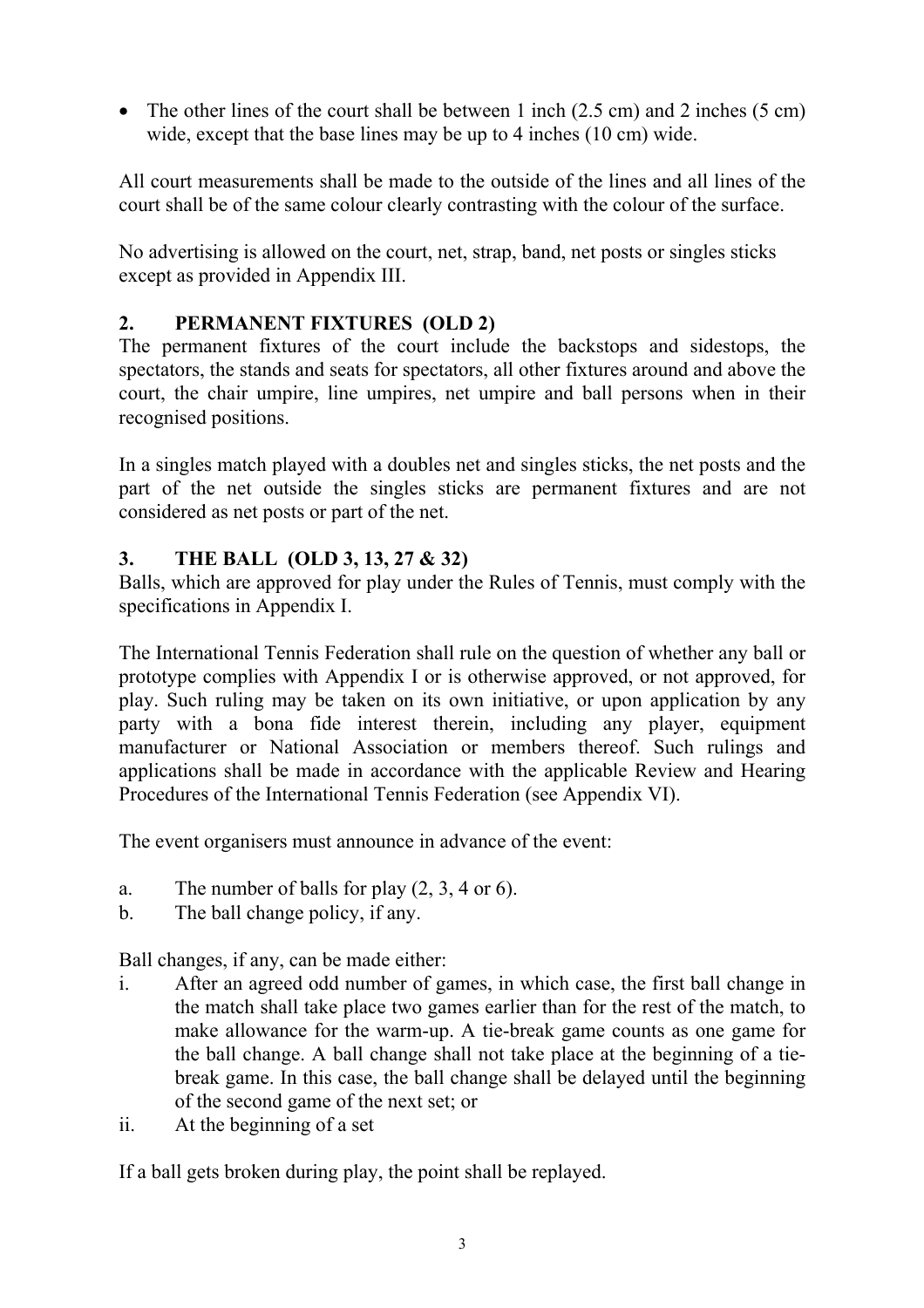*Case 1: If a ball is soft at the end of a point, should the point be replayed? Decision: If the ball is soft, not broken, the point shall not be replayed.* 

*Note: Any ball to be used in a tournament which is played under the Rules of Tennis, must be named on the official ITF list of approved balls issued by the International Tennis Federation.* 

### **4. THE RACKET (OLD 4)**

Rackets, which are approved for play under the Rules of Tennis, must comply with the specifications in Appendix II.

The International Tennis Federation shall rule on the question of whether any racket or prototype complies with Appendix II or is otherwise approved, or not approved, for play. Such ruling may be undertaken on its own initiative, or upon application by any party with a bona fide interest therein, including any player, equipment manufacturer or National Association or members thereof. Such rulings and applications shall be made in accordance with the applicable Review and Hearing Procedures of the International Tennis Federation (see Appendix VI).

*Case 1: Is more than one set of strings allowed on the hitting surface of a racket? Decision: No. The rule mentions a pattern (not patterns) of crossed strings. (See Appendix II)*

*Case 2: Is the stringing pattern of a racket considered to be generally uniform and flat if the strings are on more than one plane? Decision: No.* 

*Case 3: Can vibration damping devices be placed on the strings of a racket? If so, where can they be placed?* 

*Decision: Yes, but these devices may only be placed outside the pattern of the crossed strings.* 

*Case 4: During a point, a player accidentally breaks the strings. Can the player continue to play another point with this racket? Decision: Yes, except where specifically prohibited by event organisers.* 

*Case 5: Is a player allowed to use more than one racket at any time during play? Decision: No.* 

*Case 6: Can a battery that affects playing characteristics be incorporated into a racket?* 

*Decision: No. A battery is prohibited because it is an energy source, as are solar cells and other similar devices.*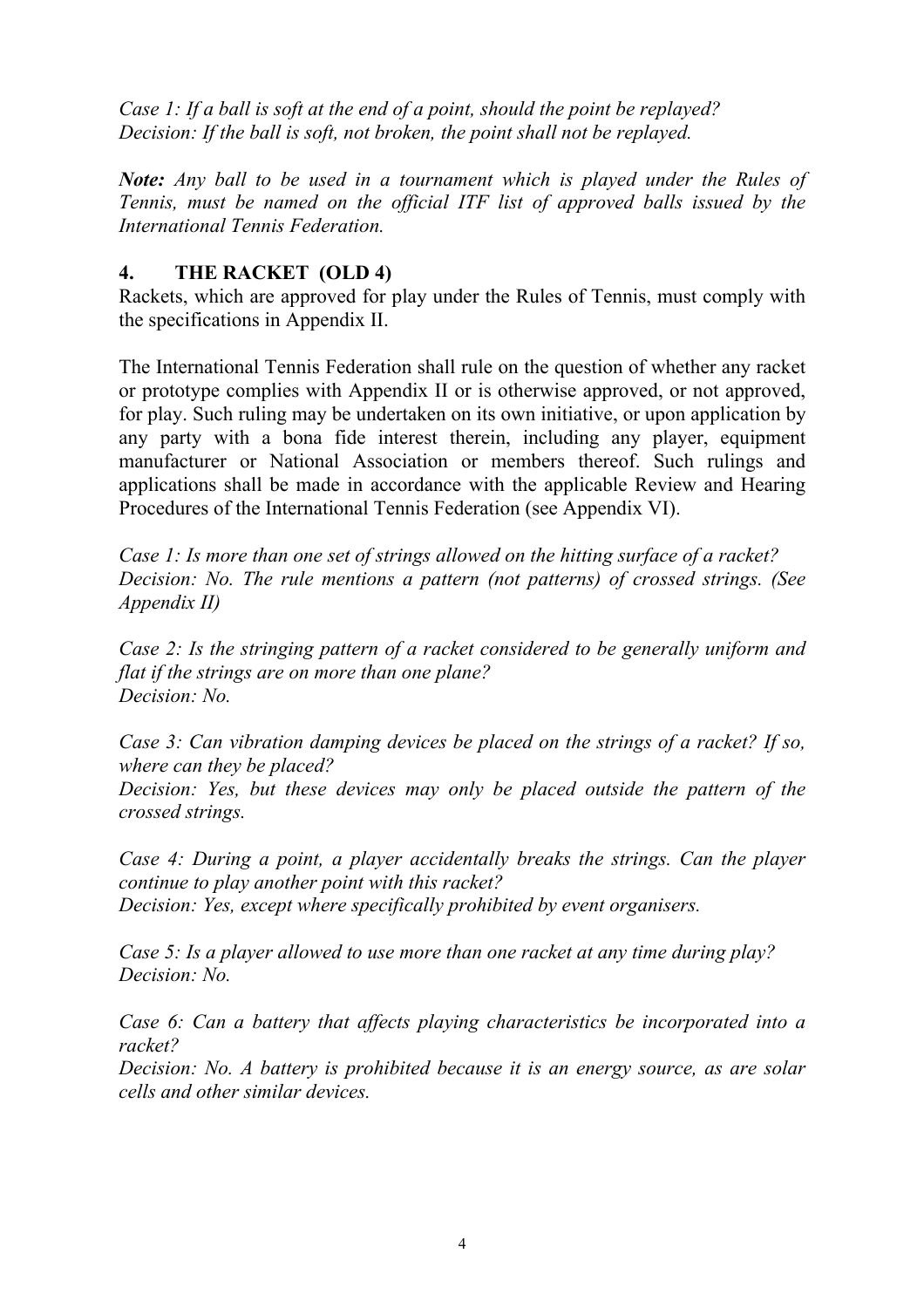### **5. SCORE IN A GAME (OLD 26 & 27)**

a. Standard game

A standard game is scored as follows with the server's score being called first:

|                                                                                 | No point     |  | "Love"                                                                   |  |  |
|---------------------------------------------------------------------------------|--------------|--|--------------------------------------------------------------------------|--|--|
|                                                                                 | First point  |  | $^{64}15"$                                                               |  |  |
|                                                                                 | Second point |  | " $30"$                                                                  |  |  |
|                                                                                 | Third point  |  | 40                                                                       |  |  |
|                                                                                 | Fourth point |  | "Game"                                                                   |  |  |
| except that if both players/teams have won three points, the score is "Deuce".  |              |  |                                                                          |  |  |
|                                                                                 |              |  | After "Deuce", the score is "Advantage" for the player/team who wins the |  |  |
| next point. If that same player/team also wins the next point, that player/team |              |  |                                                                          |  |  |
| wins the "Game"; if the opposing player/team wins the next point, the score     |              |  |                                                                          |  |  |
| is again "Deuce". A player/team needs to win two consecutive points             |              |  |                                                                          |  |  |
|                                                                                 |              |  | immediately after "Deuce" to win the "Game".                             |  |  |
|                                                                                 |              |  |                                                                          |  |  |

b. Tie-break game

During a tie-break game, points are scored "Zero","1", "2", "3", etc. The first player/team to win seven points wins the "Game" and "Set", provided there is a margin of two points over the opponent(s). If necessary, the tie-break game shall continue until this margin is achieved.

The player whose turn it is to serve shall serve the first point of the tie-break game. The following two points shall be served by the opponent(s) (in doubles, the player of the opposing team due to serve next). After this, each player/team shall serve alternately for two consecutive points until the end of the tie-break game (in doubles, the rotation of service within each team shall continue in the same order as during that set).

The player/team whose turn it was to serve first in the tie-break game shall be the receiver in the first game of the following set.

Additional approved alternative scoring methods can be found in Appendix IV.

# **6. SCORE IN A SET (OLD 27)**

There are different methods of scoring in a set. The two main methods are the "Advantage Set" and the "Tie-break Set". Either method may be used provided that the one to be used is announced in advance of the event**.** If the "Tie-break Set" method is to be used, it must also be announced whether the final set will be played as a "Tie-break Set" or an "Advantage Set".

a. "Advantage Set"

The first player/team to win six games wins that "Set", provided there is a margin of two games over the opponent(s). If necessary, the set shall continue until this margin is achieved.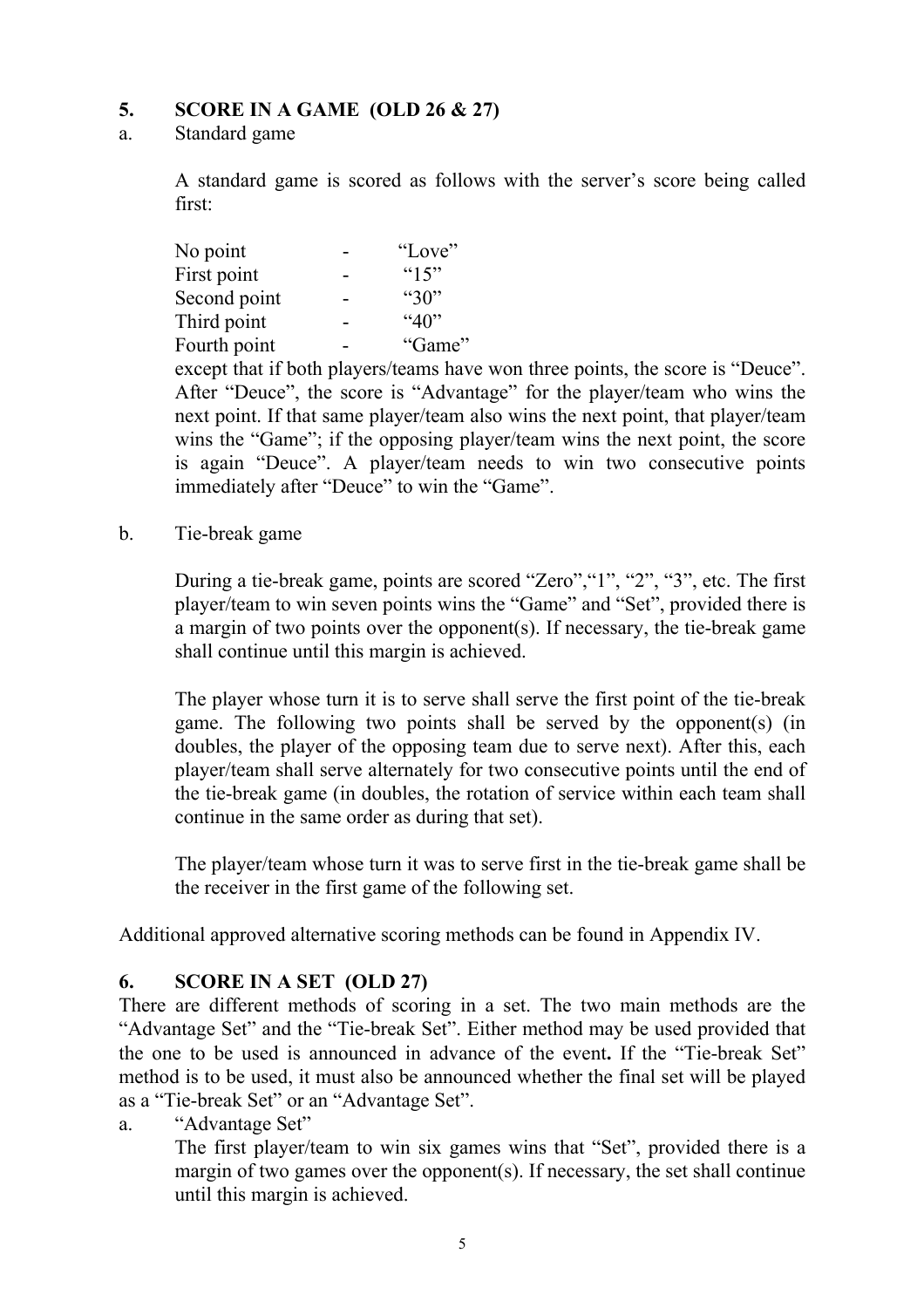b. "Tie-break Set"

The first player/team to win six games wins that "Set", provided there is a margin of two games over the opponent(s). If the score reaches six games all, a tie-break game shall be played.

Additional approved alternative scoring methods can be found in Appendix IV.

# **7. SCORE IN A MATCH (OLD 28)**

A match can be played to the best of 3 sets (a player/team needs to win 2 sets to win the match) or to the best of 5 sets (a player/team needs to win 3 sets to win the match).

Additional approved alternative scoring methods can be found in Appendix IV.

# **8. SERVER & RECEIVER (OLD 5)**

The players/teams shall stand on opposite sides of the net. The server is the player who puts the ball into play for the first point. The receiver is the player who is ready to return the ball served by the server.

*Case 1: Is the receiver allowed to stand outside the lines of the court?* 

*Decision: Yes. The receiver may take any position inside or outside the lines on the receiver's side of the net.* 

# **9. CHOICE OF ENDS & SERVICE (OLD 6)**

The choice of ends and the choice to be server or receiver in the first game shall be decided by toss before the warm-up starts. The player/team who wins the toss may choose:

- a. To be server or receiver in the first game of the match, in which case the opponent(s) shall choose the end of the court for the first game of the match; or
- b. The end of the court for the first game of the match, in which case the opponent(s) shall choose to be server or receiver for the first game of the match; or
- c. To require the opponent(s) to make one of the above choices.

*Case 1: Do both players/teams have the right to new choices if the warm-up is stopped and the players leave the court?* 

*Decision: Yes. The result of the original toss stands, but new choices may be made by both players/teams.* 

# **10. CHANGE OF ENDS (OLD 16 AND 27)**

The players shall change ends at the end of the first, third and every subsequent odd game of each set. The players shall also change ends at the end of each set unless the total number of games in that set is even, in which case the players change ends at the end of the first game of the next set.

During a tie-break game, players shall change ends after every six points.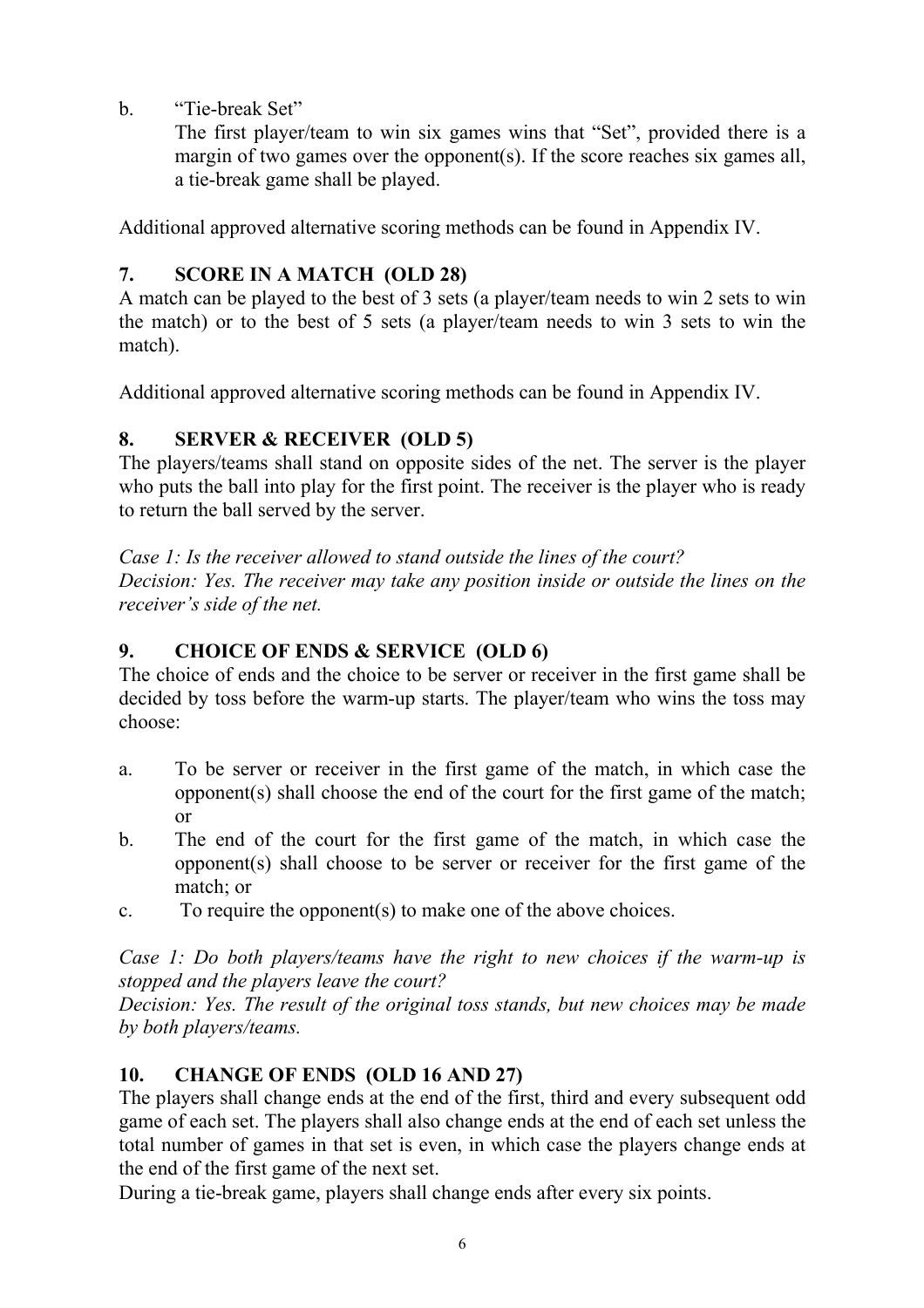# **11. BALL IN PLAY (OLD 17)**

Unless a fault or a let is called, the ball is in play from the moment the server hits the ball, and remains in play until the point is decided.

# **12. BALL TOUCHES A LINE (OLD 22)**

If a ball touches a line, it is regarded as touching the court bounded by that line.

# **13. BALL TOUCHES A PERMANENT FIXTURE (OLD 23)**

If the ball in play touches a permanent fixture after it has hit the correct court, the player who hit the ball wins the point. If the ball in play touches a permanent fixture before it hits the ground, the player who hit the ball loses the point.

# **14. ORDER OF SERVICE (OLD 15 & 35)**

At the end of each standard game, the receiver shall become the server and the server shall become the receiver for the next game.

In doubles, the team due to serve in the first game of each set shall decide which player shall serve for that game. Similarly, before the second game starts, their opponents shall decide which player shall serve for that game. The partner of the player who served in the first game shall serve in the third game and the partner of the player who served in the second game shall serve in the fourth game. This rotation shall continue until the end of the set.

# **15. ORDER OF RECEIVING IN DOUBLES (OLD 35, 36 & 40)**

The team which is due to receive in the first game of a set shall decide which player shall receive the first point in the game. Similarly, before the second game starts, their opponents shall decide which player shall receive the first point of that game. The player who was the receiver's partner for the first point of the game shall receive the second point and this rotation shall continue until the end of the game and the set.

After the receiver has returned the ball, either player in a team can hit the ball.

*Case 1: Is one member of a doubles team allowed to play alone against the opponents? Decision: No.* 

# **16. THE SERVICE (OLD 7)**

Immediately before starting the service motion, the server shall stand at rest with both feet behind (i.e. further from the net than) the baseline and within the imaginary extensions of the centre mark and the sideline.

The server shall then release the ball by hand in any direction and hit the ball with the racket before the ball hits the ground. The service motion is completed at the moment that the player's racket hits or misses the ball. A player who is able to use only one arm may use the racket for the release of the ball.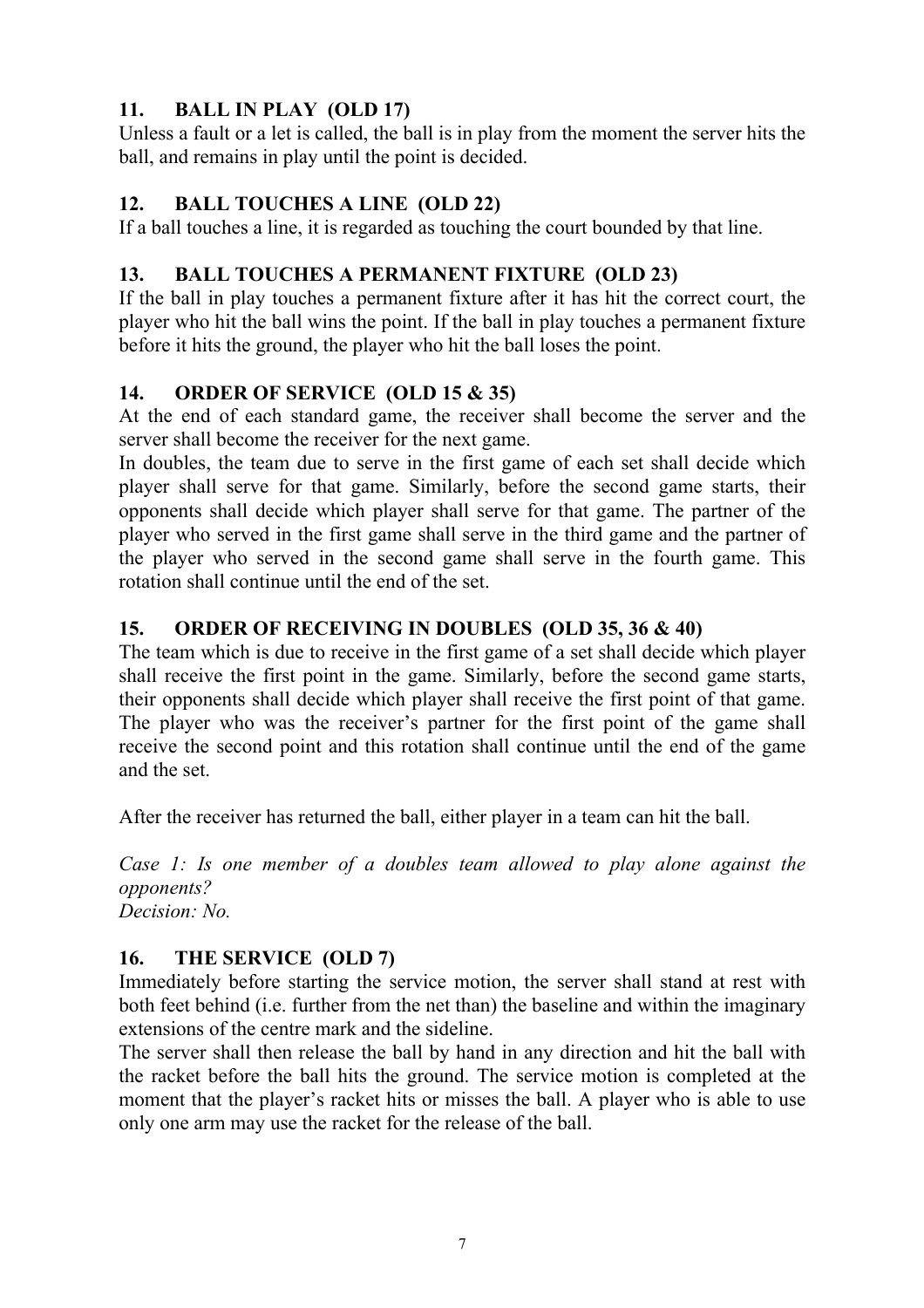# **17. SERVING (OLD 9 & 27)**

When serving in a standard game, the server shall stand behind alternate halves of the court, starting from the right half of the court in every game.

In a tie-break game, the service shall be served from behind alternate halves of the court, with the first served from the right half of the court.

The service shall pass over the net and hit the service court diagonally opposite, before the receiver returns it.

## **18. FOOT FAULT (OLD 7 & 8)**

During the service motion, the server shall not:

- a. Change position by walking or running, although slight movements of the feet are permitted; or
- b. Touch the baseline or the court with either foot; or
- c. Touch the area outside the imaginary extension of the sideline with either foot; or
- d. Touch the imaginary extension of the centre mark with either foot.

If the server breaks this rule it is a "Foot Fault".

*Case 1: In a singles match, is the server allowed to serve standing behind the part of the base line between the singles sideline and the doubles sideline? Decision: No.* 

*Case 2: Is the server allowed to have one or both feet off the ground? Decision: Yes.* 

# **19. SERVICE FAULT (OLD 10 & 39)**

The service is a fault if:

- a. The server breaks rules 16, 17 or 18; or
- b. The server misses the ball when trying to hit it; or
- c. The ball served touches a permanent fixture, singles stick or net post before it hits the ground; or
- d. The ball served touches the server or server's partner, or anything the server or server's partner is wearing or carrying.

*Case 1: After tossing a ball to serve, the server decides not to hit it and catches it instead. Is this a fault?* 

*Decision: No. A player, who tosses the ball and then decides not to hit it, is allowed to catch the ball with the hand or the racket, or to let the ball bounce.* 

*Case 2: During a singles match played on a court with net posts and singles sticks, the ball served hits a singles stick and then hits the correct service court. Is this a fault?* 

*Decision: Yes.*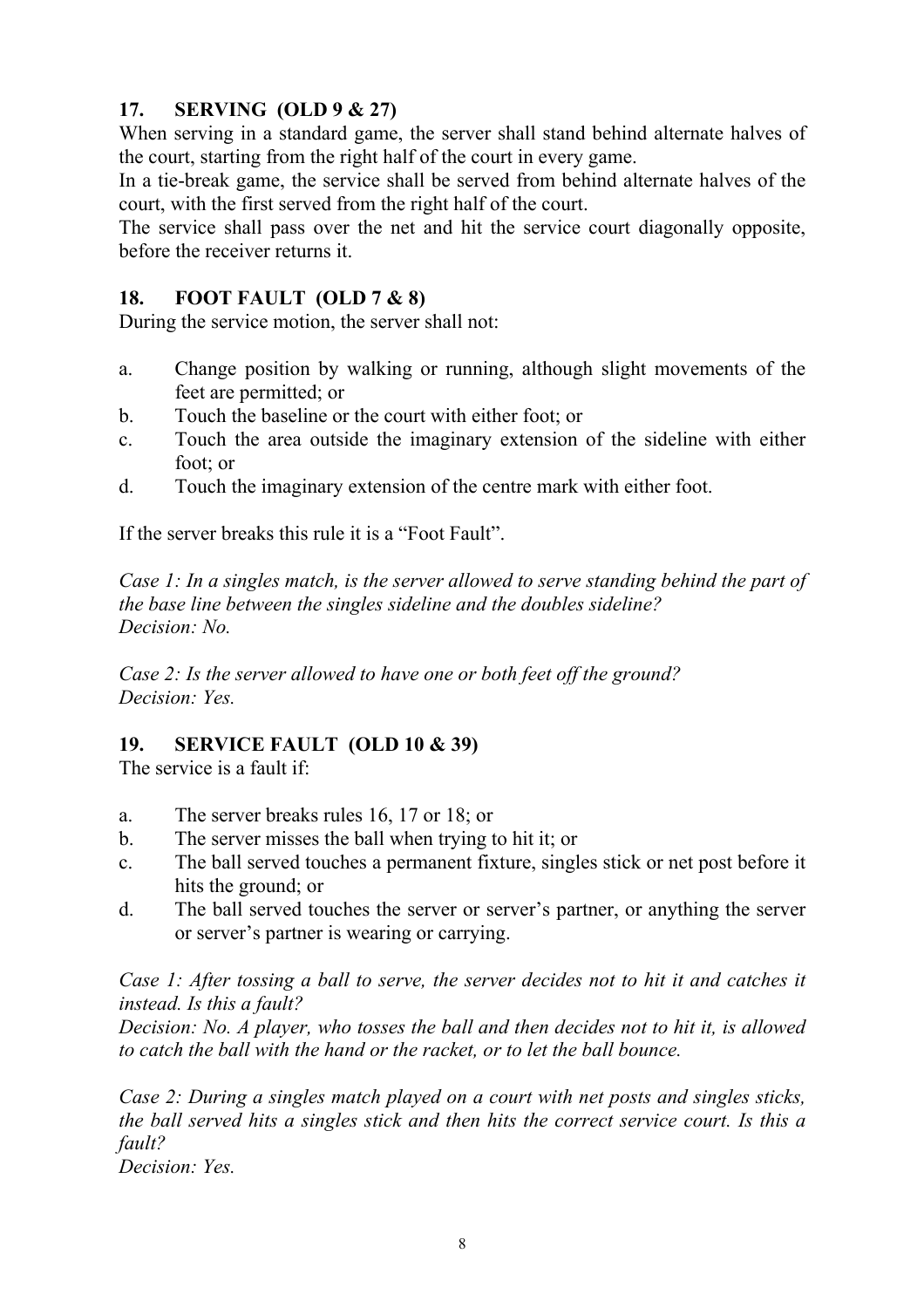# **20. SECOND SERVICE (OLD 11)**

If the first service is a fault, the server shall serve again without delay from behind the same half of the court from which that fault was served, unless the service was from the wrong half.

### **21. WHEN TO SERVE & RECEIVE (OLD 12 & 30)**

The server shall not serve until the receiver is ready. However, the receiver shall play to the reasonable pace of the server and shall be ready to receive within a reasonable time of the server being ready.

A receiver who attempts to return the service shall be considered as being ready. If it is demonstrated that the receiver is not ready, the service cannot be called a fault.

### **22. THE LET DURING A SERVICE (OLD 14)**

The service is a let if:

- a. The ball served touches the net, strap or band, and is otherwise good; or, after touching the net, strap or band, touches the receiver or the receiver's partner or anything they wear or carry before hitting the ground; or
- b. The ball is served when the receiver is not ready.

In the case of a service let, that particular service shall not count, and the server shall serve again, but a service let does not cancel a previous fault.

# **23. THE LET (OLD 13 & 25)**

In all cases when a let is called, except when a service let is called on a second service, the whole point shall be replayed.

*Case 1: When the ball is in play, another ball rolls onto court. A let is called. The server had previously served a fault. Is the server now entitled to a first service or second service?* 

*Decision: First service. The whole point must be replayed.* 

# **24. PLAYER LOSES POINT (OLD 18, 19, 20 & 40)**

The point is lost if:

- a. The player serves two consecutive faults; or
- b. The player does not return the ball in play before it bounces twice consecutively; or
- c. The player returns the ball in play so that it hits the ground, or an object, outside the correct court; or
- d. The player returns the ball in play so that, before it bounces, it hits a permanent fixture; or
- e. The player deliberately carries or catches the ball in play on the racket or deliberately touches it with the racket more than once; or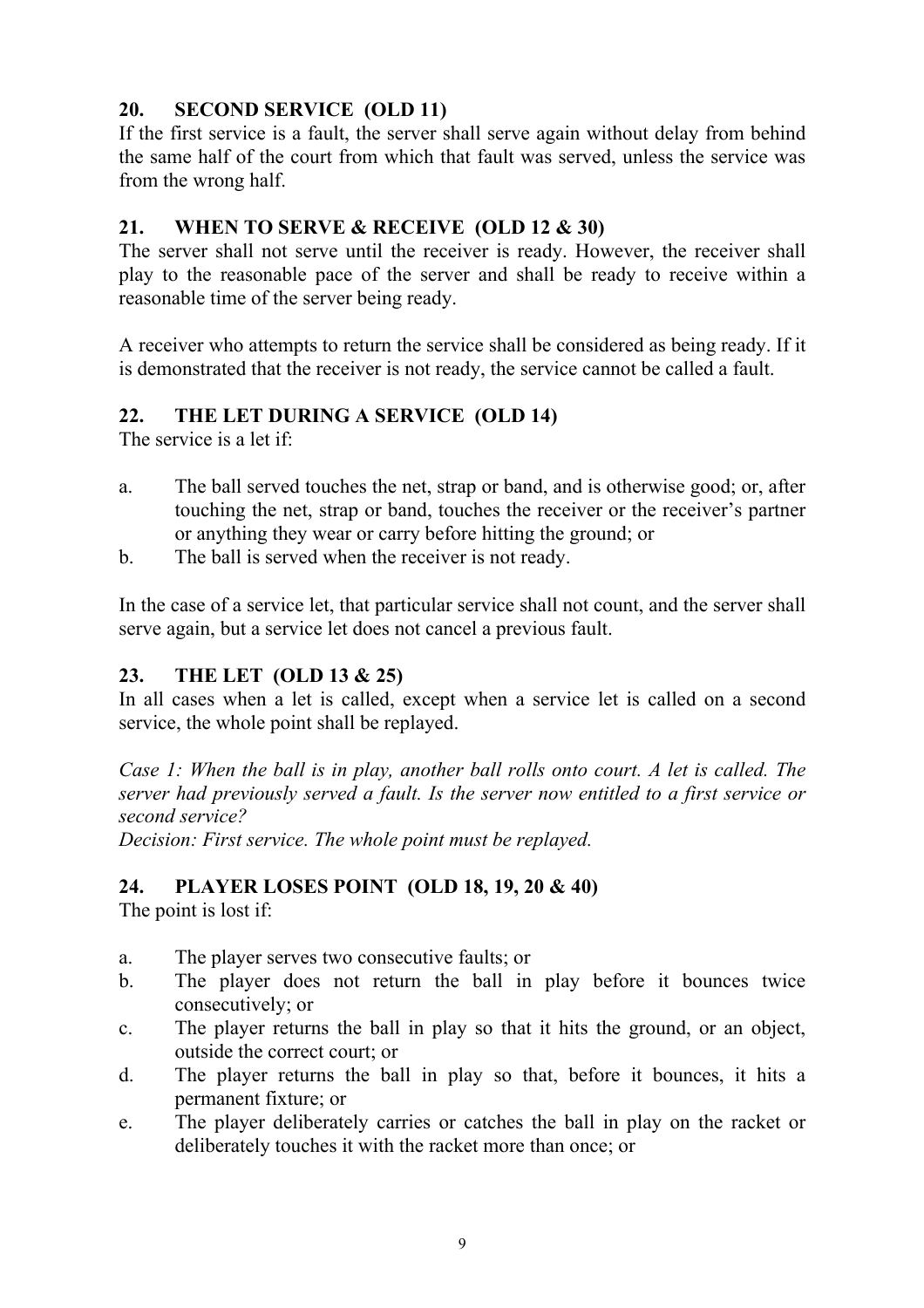- f. The player or the racket, whether in the player's hand or not, or anything which the player is wearing or carrying touches the net, net posts/singles sticks, cord or metal cable, strap or band, or the opponent's court at any time while the ball is in play; or
- g. The player hits the ball before it has passed the net; or
- h. The ball in play touches the player or anything that the player is wearing or carrying, except the racket; or
- i. The ball in play touches the racket when the player is not holding it; or
- j. The player deliberately and materially changes the shape of the racket when the ball is in play; or
- k. In doubles, both players touch the ball when returning it.

*Case 1: After the server has served a first service, the racket falls out of the server's hand and touches the net before the ball has bounced. Is this a service fault, or does the server lose the point?* 

*Decision: The server loses the point because the racket touches the net while the ball is in play.* 

*Case 2: After the server has served a first service, the racket falls out of the server's hand and touches the net after the ball has bounced outside the correct service court. Is this a service fault, or does the server lose the point?* 

*Decision: This is a service fault because when the racket touched the net the ball was no longer in play.* 

*Case 3: In a doubles match, the receiver's partner touches the net before the ball that has been served touches the ground outside the correct service court. What is the correct decision?* 

*Decision: The receiving team loses the point because the receiver's partner touched the net while the ball was in play.* 

*Case 4: Does a player lose the point if an imaginary line in the extension of the net is crossed before or after hitting the ball?* 

*Decision: The player does not lose the point in either case provided the player does not touch the opponent's court.* 

*Case 5: Is a player allowed to jump over the net into the opponent's court while the ball is in play?* 

*Decision: No. The player loses the point.* 

*Case 6: A player throws the racket at the ball in play. Both the racket and the ball land in the court on the opponent's side of the net and the opponent(s) is unable to reach the ball. Which player wins the point? Decision: The player who threw the racket at the ball loses the point.* 

*Case 7: A ball that has just been served hits the receiver or in doubles the receiver's partner before it touches the ground. Which player wins the point? Decision: The server wins the point, unless it is a service let.*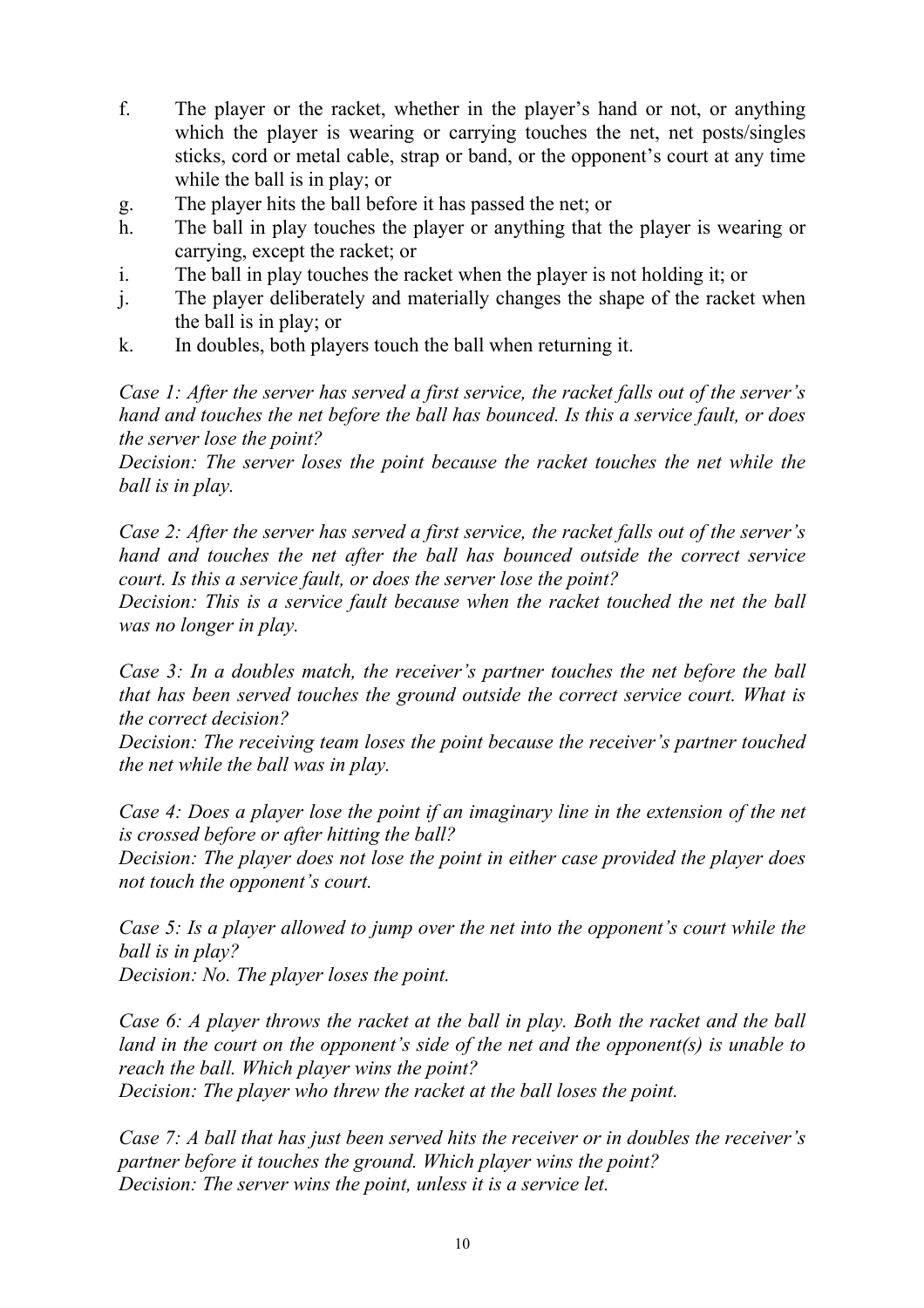*Case 8: A player standing outside the court hits the ball or catches it before it bounces and claims the point because the ball was definitely going out of the correct court.* 

*Decision: The player loses the point, unless it is a good return, in which case the point continues.* 

# **25. A GOOD RETURN (OLD 24)**

It is a good return if:

- a. The ball touches the net, net posts/singles sticks, cord or metal cable, strap or band, provided that it passes over any of them and hits the ground within the correct court; except as provided in Rule 2 and 24 (d); or
- b. After the ball in play has hit the ground within the correct court and has spun or been blown back over the net, the player reaches over the net and plays the ball into the correct court, provided that the player does not break Rule 24; or
- c. The ball is returned outside the net posts, either above or below the level of the top of the net, even though it touches the net posts**,** provided that it hits the ground in the correct court; except as provided in Rules 2 and 24 (d); or
- d. The ball passes under the net cord between the singles stick and the adjacent net post without touching either net, net cord or net post and hits the ground in the correct court, or
- e. The player's racket passes over the net after hitting the ball on the player's own side of the net and the ball hits the ground in the correct court; or
- f. The player hits the ball in play, which hits another ball lying in the correct court.

*Case 1: A player returns a ball which then hits a singles stick and hits the ground in the correct court. Is this is a good return?* 

*Decision: Yes. However, if the ball is served and hits the singles stick, it is a service fault.* 

*Case 2: A ball in play hits another ball which is lying in the correct court. What is the correct decision?* 

*Decision: Play continues. However, if it is not clear that the actual ball in play has been returned, a let should be called.* 

# **26. HINDRANCE (OLD 21, 25 & 36)**

If a player is hindered in playing the point by a deliberate act of the opponent(s), the player shall win the point.

However, the point shall be replayed if a player is hindered in playing the point by either an unintentional act of the opponent(s), or something outside the player's own control (not including a permanent fixture).

*Case 1: Is an unintentional double hit a hindrance? Decision: No. See also Rule 24 (e).*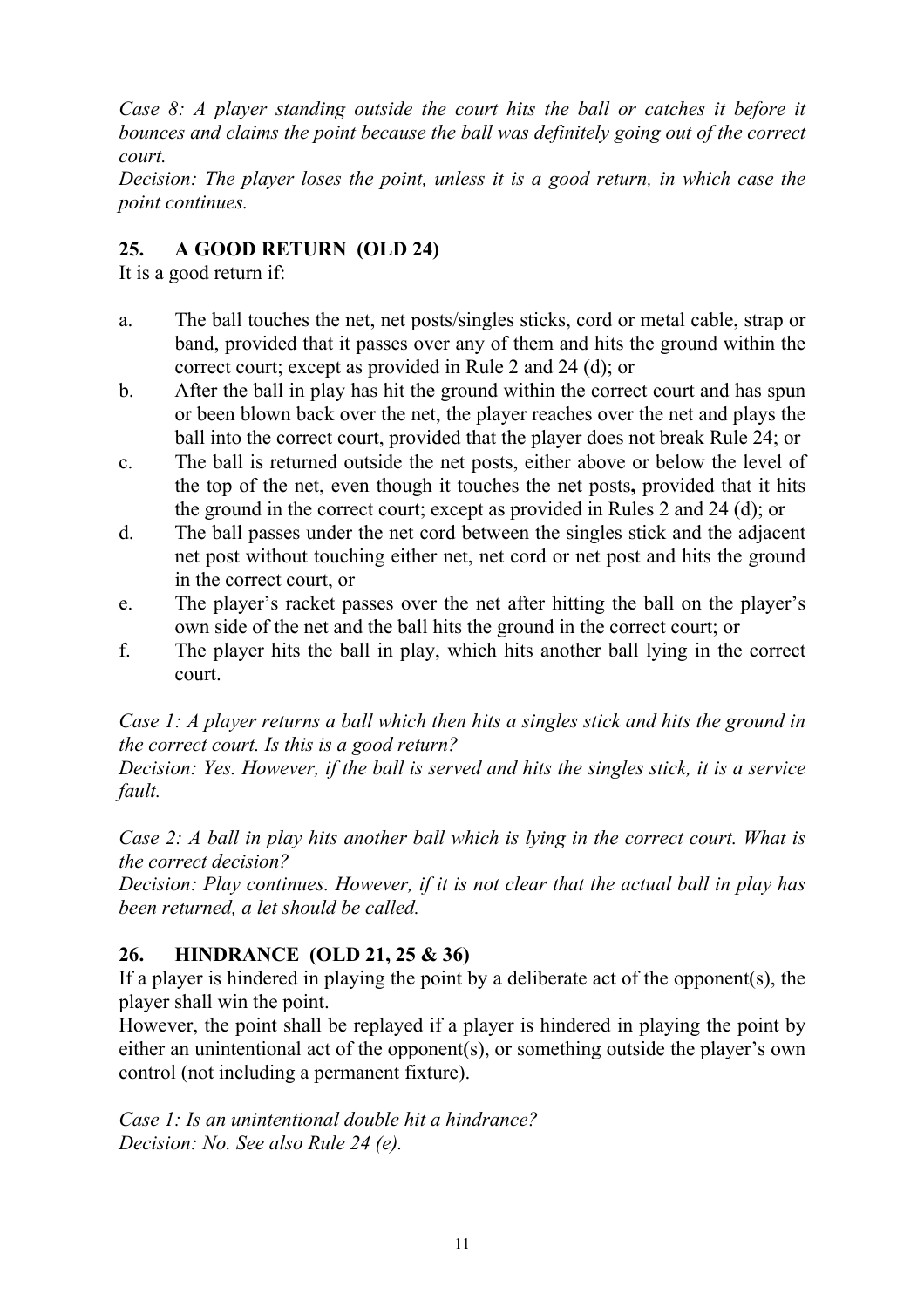*Case 2: A player claims to have stopped play because the player thought that the opponent(s) was being hindered. Is this a hindrance? Decision: No, the player loses the point.* 

*Case 3: A ball in play hits a bird flying over the court. Is this a hindrance? Decision: Yes, the point shall be replayed.* 

*Case 4: During a point, a ball or other object that was lying on the player's side of the net when the point started hinders the player. Is this a hindrance? Decision: No.* 

*Case 5: In doubles, where are the server's partner and receiver's partner allowed to stand?* 

*Decision: The server's partner and the receiver's partner may take any position on their own side of the net, inside or outside the court. However, if a player is creating a hindrance to the opponent(s), the hindrance rule should be used.* 

# **27. CORRECTING ERRORS (NEW)**

As a principle, when an error in respect of the Rules of Tennis is discovered, all points previously played shall stand. Errors so discovered shall be corrected as follows:

a. (OLD 9a, 11 & 27 b.iii)

During a standard game or a tie-break game, if a player serves from the wrong half of the court, this should be corrected as soon as the error is discovered and the server shall serve from the correct half of the court according to the score. A fault that was served before the error was discovered shall stand.

b.  $(OLD 16)$ 

During a standard game or a tie-break game, if the players are at the wrong ends of the court, the error should be corrected as soon as it is discovered and the server shall serve from the correct end of the court according to the score.

c.  $(OLD 15 & 37)$ 

If a player serves out of turn during a standard game, the player who was originally due to serve shall serve as soon as the error is discovered. However, if a game is completed before the error is discovered the order of service shall remain as altered.

A fault that was served by the opponents(s) before the error was discovered shall not stand.

In doubles, if the partners of one team serve out of turn, a fault that was served before the error was discovered shall stand.

d. (OLD 27, Case 3)

If a player serves out of turn during a tie-break game and the error is discovered after an even number of points have been played, the error is corrected immediately. If the error is discovered after an odd number of points have been played, the order of service shall remain as altered.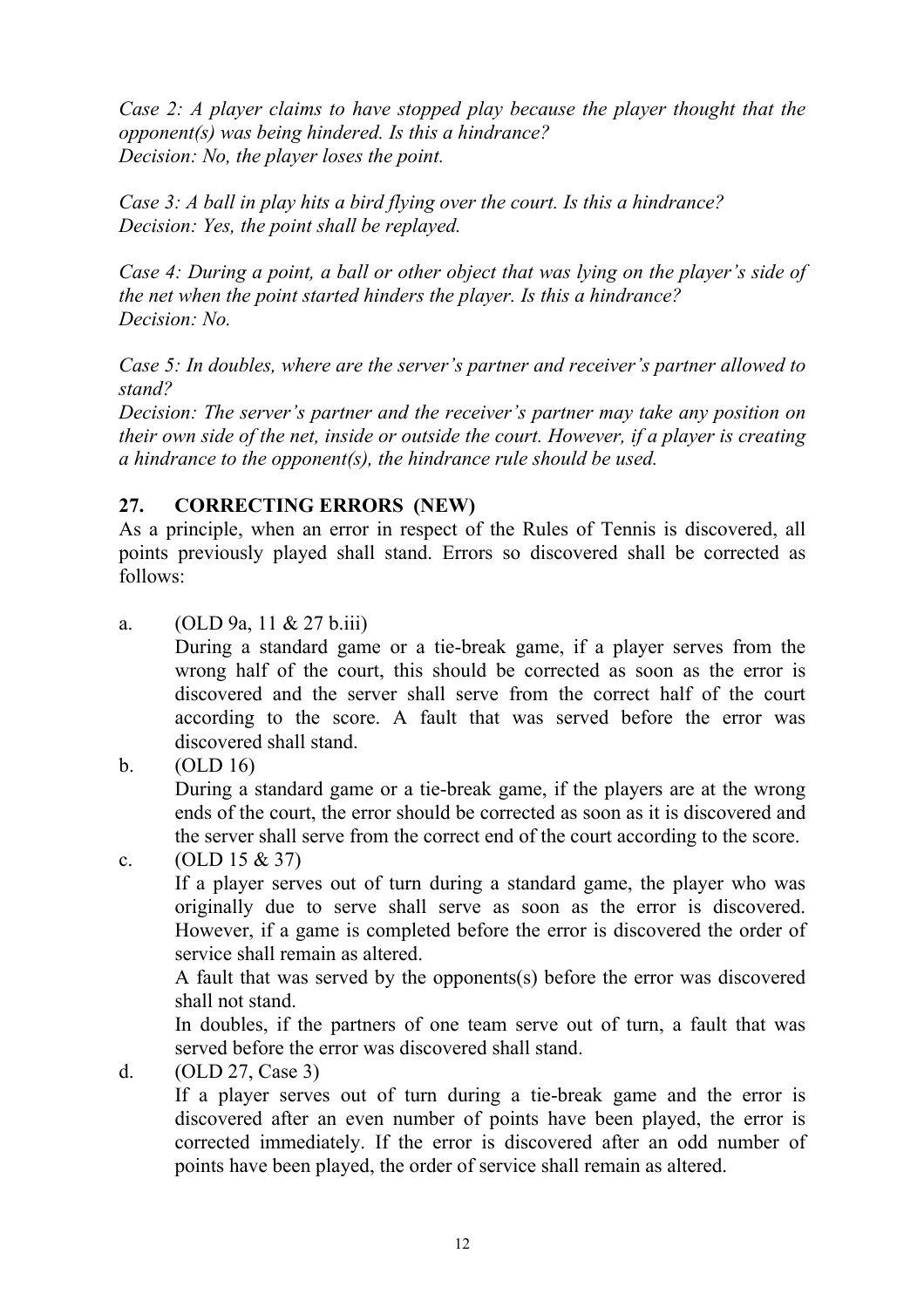A fault that was served by the opponent(s) before the error was discovered shall not stand.

In doubles, if the partners of one team serve out of turn, a fault that was served before the error was discovered shall stand.

e. (OLD 38)

During a standard game or a tie-break game in doubles, if there is an error in the order of receiving, this shall remain as altered until the end of the game in which the error is discovered. For the next game in which they are the receivers in that set, the partners shall then resume the original order of receiving.

f. (OLD 27, Case 1)

If in error a tie-break game is started at 6 games all, when it was previously agreed that the set would be an "Advantage set", the error shall be corrected immediately if only one point has been played. If the error is discovered after the second point is in play, the set will continue as a "Tie-break set".

g. (OLD 27, Case 2)

If in error a standard game is started at 6 games all, when it was previously agreed that the set would be a "Tie-break set", the error shall be corrected immediately if only one point has been played. If the error is discovered after the second point is in play, the set will continue as an "Advantage set" until the score reaches 8 games all (or a higher even number), when a tie-break game shall be played.

h. (NEW)

If in error an "Advantage set" or "Tie-break set" is started, when it was previously agreed that the final set would be a deciding match tie-break, the error shall be corrected immediately if only one point has been played. If the error is discovered after the second point is in play, the set will continue either until a player or team wins three games (and therefore the set) or until the score reaches 2 games all, when a deciding match tie-break shall be played. However, if the error is discovered after the fifth game has started, the set will continue as a "Tie-break set". (See Appendix IV)

i. (OLD 32)

If the balls are not changed in the correct sequence, the error shall be corrected when the player/team who should have served with new balls is next due to serve a new game. Thereafter the balls shall be changed so that the number of games between ball changes shall be that originally agreed. Balls should not be changed during a game.

# **28. ROLE OF COURT OFFICIALS (OLD 29)**

For matches where officials are appointed, their roles and responsibilities can be found in Appendix V.

# **29. CONTINUOUS PLAY (OLD 29 & 30)**

As a principle, play should be continuous, from the time the match starts (when the first service of the match is put in play) until the match finishes.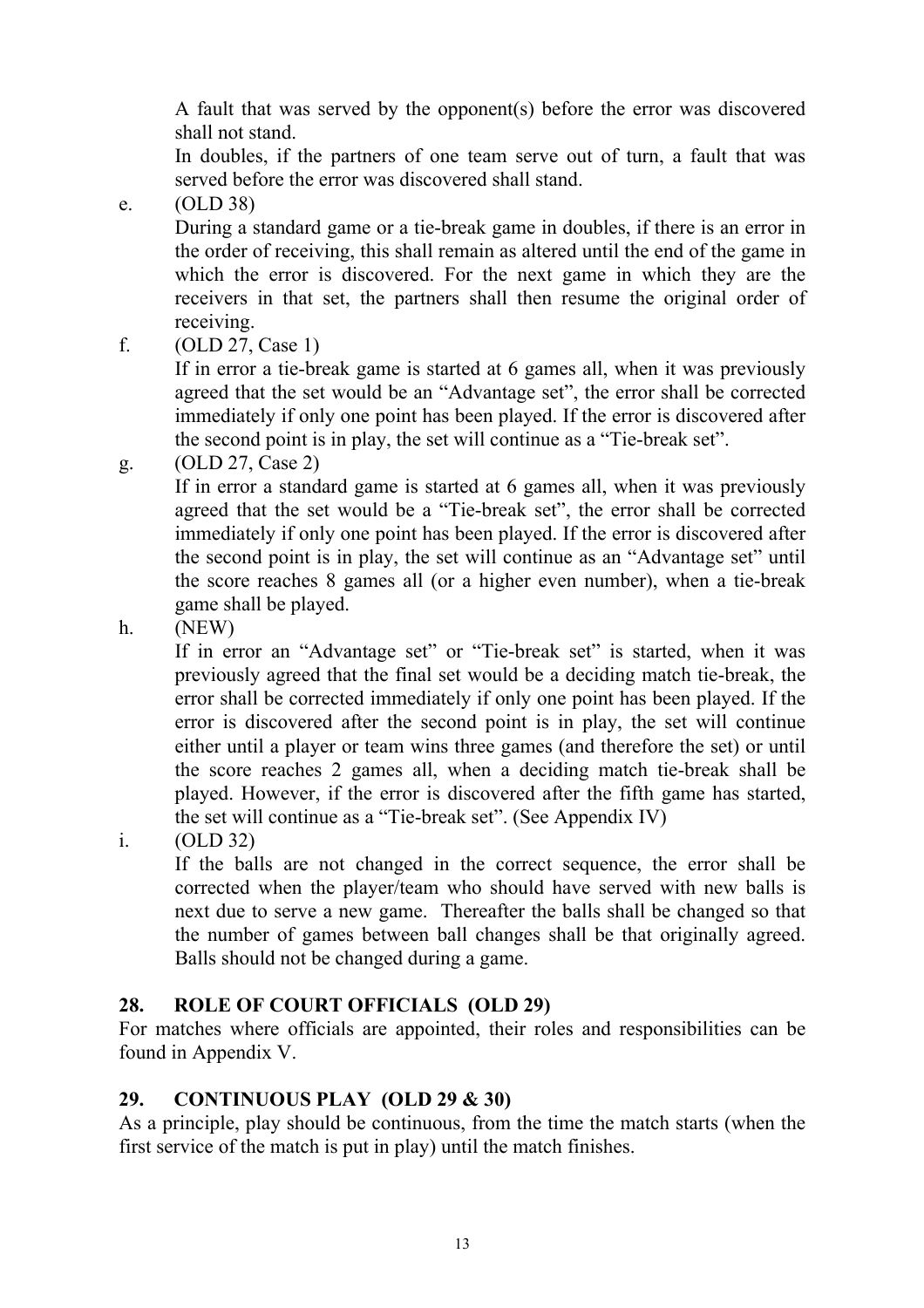a. Between points, a maximum of twenty (20) seconds is allowed. When the players change ends at the end of a game, a maximum of ninety (90) seconds are allowed. However, after the first game of each set and during a tie-break game, play shall be continuous and the players shall change ends without a rest.

At the end of each set there shall be a set break of a maximum of one hundred and twenty (120) seconds.

The maximum time starts from the moment that one point finishes until the first service is struck for the next point.

Organisers of professional circuits may apply for ITF approval to extend the ninety (90) seconds allowed when the players change ends at the end of a game and the one hundred and twenty (120) seconds allowed at a set break.

- b. If, for reasons outside the player's control, clothing, footwear or necessary equipment (excluding the racket) is broken or needs to be replaced, the player may be allowed reasonable extra time to rectify the problem.
- c. No extra time shall be given to allow a player to recover condition. However, a player suffering from a treatable medical condition may be allowed one medical time-out of three minutes for the treatment of that medical condition. A limited number of toilet/change of attire breaks may also be allowed, if this is announced in advance of the event.
- d. Event organisers may allow a rest period of a maximum of ten (10) minutes if this is announced in advance of the event. This rest period can be taken after the 3rd set in a best of 5 sets match, or after the 2nd set in a best of 3 sets match.
- e. The warm-up time shall be a maximum of five (5) minutes, unless otherwise decided by the event organisers.

# **30. COACHING (OLD 31)**

Coaching is considered to be communication, advice or instruction of any kind, audible or visible, to a player.

In team events where there is a team captain sitting on-court, the team captain may coach the player(s) during a set break and when the players change ends at the end of a game, but not when the players change ends after the first game of each set and not during a tie-break game.

In all other matches, coaching is not allowed.

*Case 1: Is a player allowed to be coached, if the coaching is given by signals in a discreet way? Decision: No.* 

*Case 2: Is a player allowed to receive coaching when play is suspended? Decision: Yes.*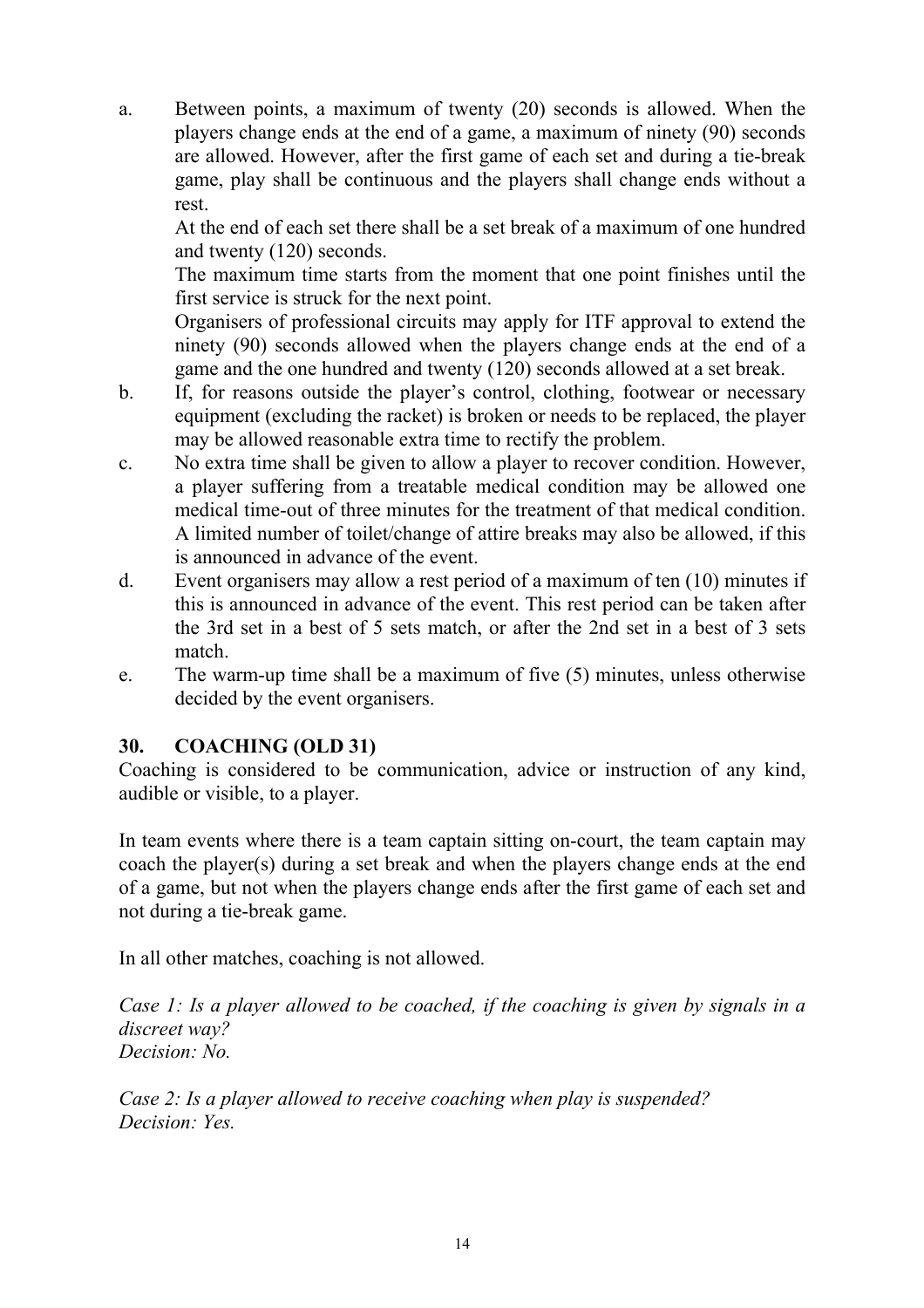# **RULES OF WHEELCHAIR TENNIS**

The game of wheelchair tennis follows the ITF Rules of Tennis with the following exceptions.

#### a. The Two Bounce Rule

The wheelchair tennis player is allowed two bounces of the ball. The player must return the ball before it hits the ground a third time. The second bounce can be either in or out of the court boundaries.

#### b. The Wheelchair

The wheelchair is considered part of the body and all applicable rules, which apply to a player's body, shall apply to the wheelchair.

- c. The Service
	- i. The service shall be delivered in the following manner. Immediately before commencing the service, the server shall be in a stationary position. The server shall then be allowed one push before striking the ball.
	- ii. The server shall throughout the delivery of the service not touch with any wheel, any area other than that behind the baseline within the imaginary extension of the centre mark and sideline.
	- iii. If conventional methods for the service are physically impossible for a quadriplegic player, then the player or an individual may drop the ball for such a player. However, the same method of serving must be used each time.
- d. Player Loses Point

A player loses a point if:

- i. The player fails to return the ball before it has touched the ground three times; or
- ii. Subject to rule e) below the player uses any part of his feet or lower extremities as brakes or as stabilisers while delivering service, stroking a ball, turning or stopping against the ground or against any wheel while the ball is in play; or
- iii. The player fails to keep one buttock in contact with his wheelchair seat when contacting the ball.
- e. Propelling the Chair with the Foot
	- i. If due to lack of capacity a player is unable to propel the wheelchair via the wheel then he may propel the wheelchair using one foot.
	- ii. Even if in accordance with rule e) i. above a player is permitted to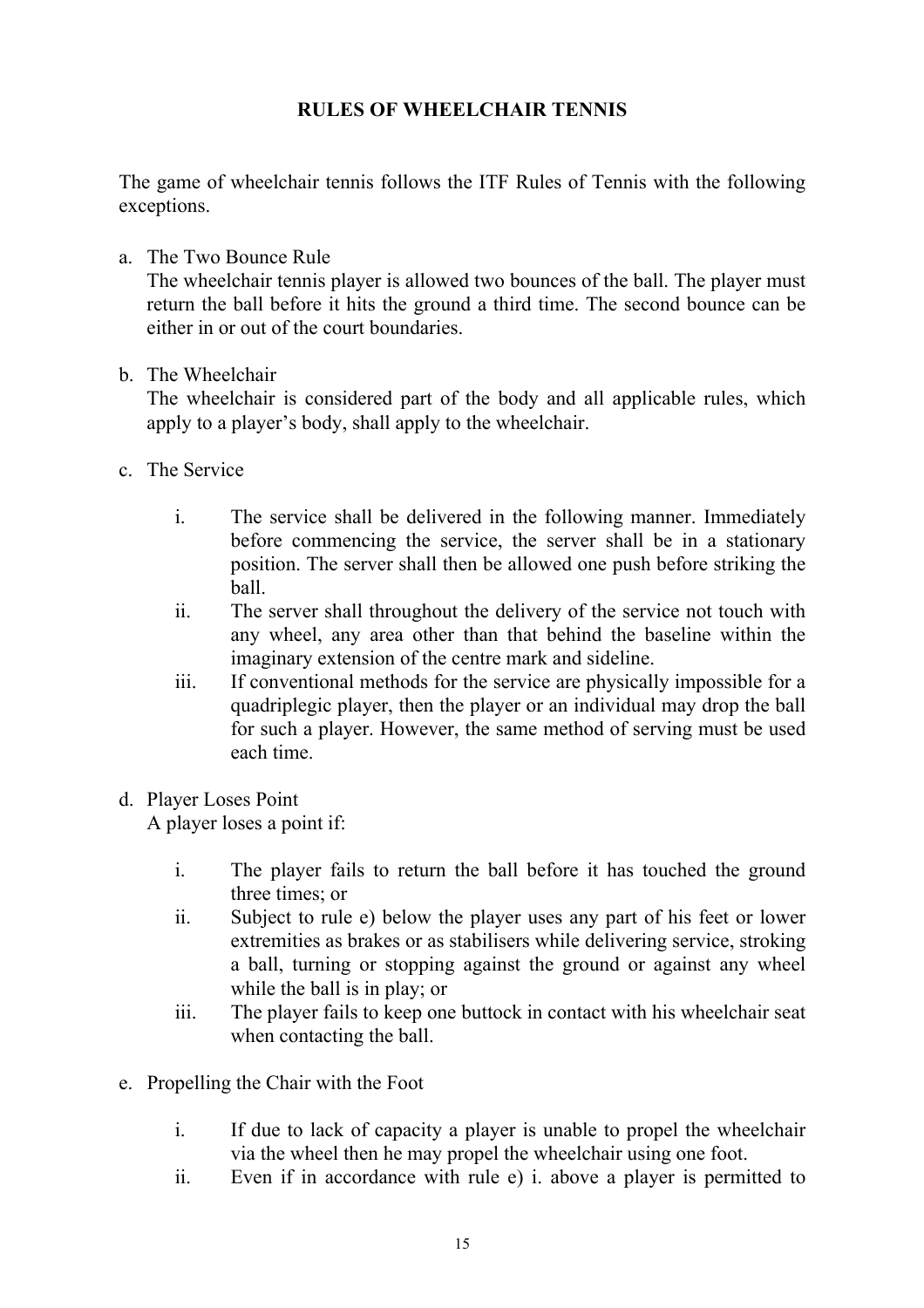propel the chair using one foot, no part of the player's foot may be in contact with the ground:

- a) during the forward motion of the swing, including when the racket strikes the ball;
- b) from the initiation of the service motion until the racket strikes the ball.
- iii. A player in breach of this rule shall lose the point.
- f. Wheelchair/Able-bodied Tennis

Where a wheelchair tennis player is playing with or against an able-bodied person in singles or doubles, the Rules of Wheelchair Tennis shall apply for the wheelchair player while the Rules of Tennis for able-bodied tennis shall apply for the able-bodied player. In this instance, the wheelchair player is allowed two bounces while the able-bodied player is allowed only one bounce.

*Note: The definition of lower extremities is: -the lower limb, including the buttocks, hip, thigh, leg, ankle and foot.*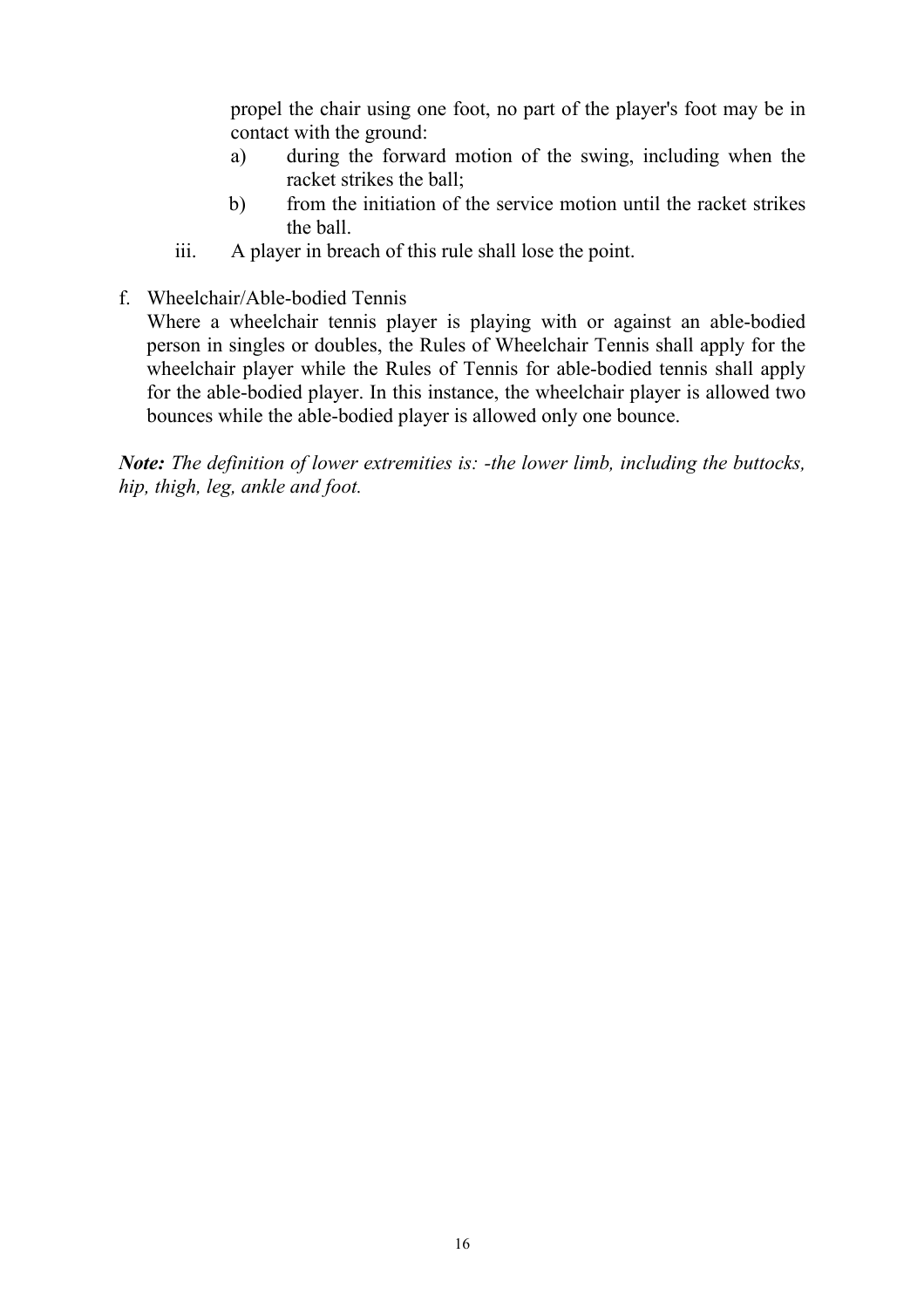#### **AMENDMENT TO THE RULES OF TENNIS**

The official and decisive text to the Rules of Tennis shall be for ever in the English language and no alteration or interpretation of such Rules shall be made except at an Annual General Meeting of the Council, nor unless notice of the resolution embodying such alteration shall have been received by the Federation in accordance with Article 17 of the Constitution of ITF Ltd (Notice of Resolutions) and such resolution or one having the like effect shall be carried by a majority of two-thirds of the votes recorded in respect of the same.

Any alteration so made shall take effect as from the first day of January following unless the Meeting shall by the like majority decide otherwise.

The Board of Directors shall have power, however, to settle all urgent questions of interpretation subject to confirmation at the General Meeting next following.

This Rule shall not be altered at any time without the unanimous consent of a General Meeting of the Council.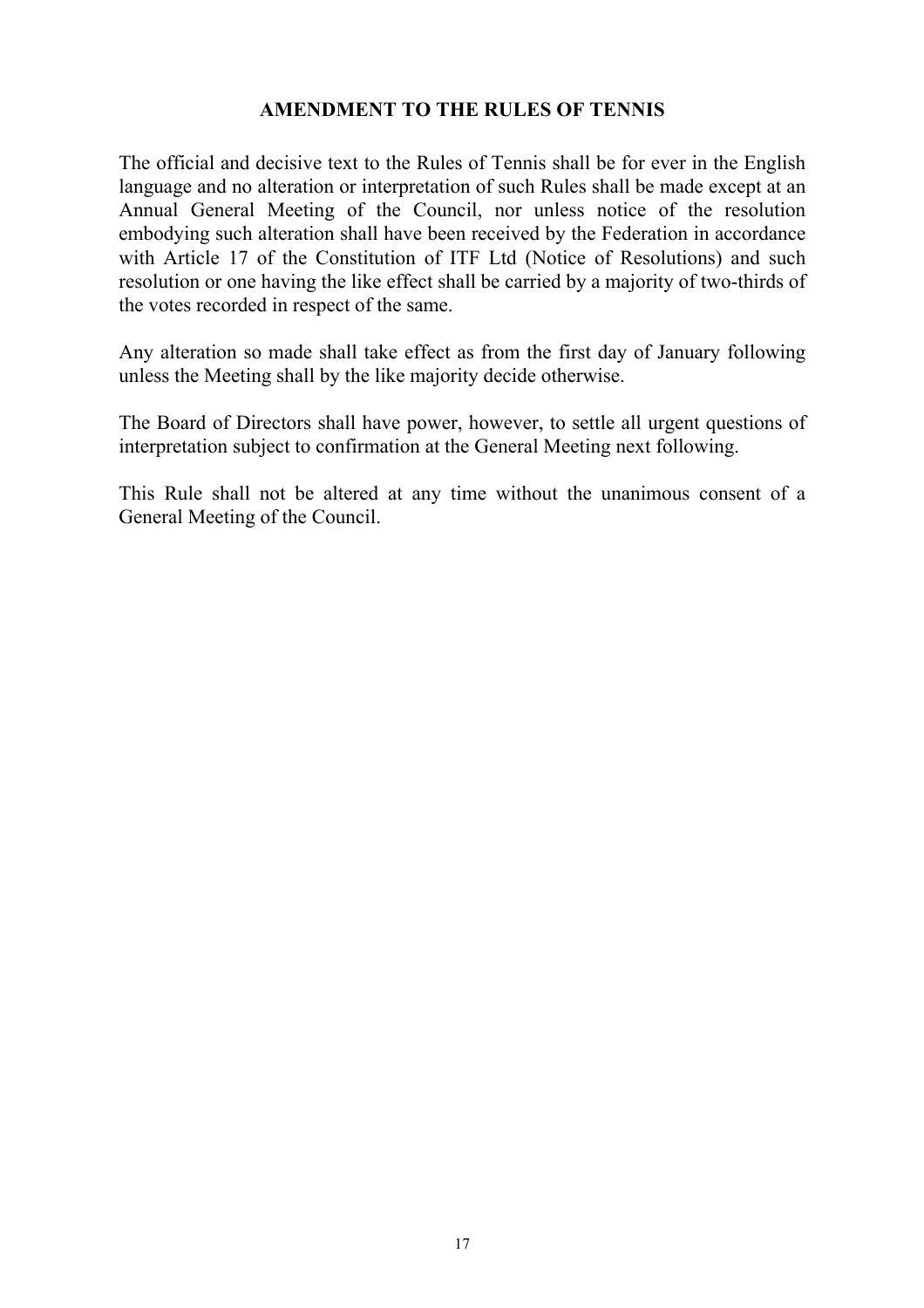## **APPENDIX I**

### **THE BALL**

- a. The ball shall have a uniform outer surface consisting of a fabric cover and shall be white or yellow in colour. If there are any seams they shall be stitchless.
- b**.** The ball shall conform to these requirements and have a weight (mass) of more than 1.975 ounces (56.0 grams) and less than 2.095 ounces (59.4 grams).
- c. More than one type of ball is specified. Each ball shall have a bound of more than 53 inches (134.62 cm) and less than 58 inches (147.32 cm) when dropped 100 inches (254.00 cm) upon a flat, rigid surface e.g. concrete. Ball Type 1 (fast speed) shall have a forward deformation of more than .195 inches (.495 cm) and less than .235 inches (.597 cm) and return deformation of more than .265 inches (.673 cm) and less than .360 inches (.914 cm) at 18 lb (8.165 kg) load. Ball Types 2 (medium speed) and 3 (slow speed) shall have a forward deformation of more than .220 inches (.559 cm) and less than .290 inches (.737 cm) and return deformation of more than .315 inches (.800 cm) and less than .425 inches (1.080 cm) at 18 lb (8.165 kg) load. The two deformation figures shall be the averages of three individual readings along three axes of the ball and no two individual readings shall differ by more than .030 inches (.076 cm) in each case.
- d**.** For play above 4,000 feet (1219 m) in altitude above sea level, two additional types of ball may be used.
	- i. The first type is identical to Ball Type 2 (medium speed) as defined above except that the ball shall have a bound of more than 48 inches (121.92 cm) and less than 53 inches (134.62 cm) and shall have an internal pressure that is greater than the external pressure. This type of tennis ball is commonly known as a pressurised ball.
	- ii. The second type is identical to Ball Type 2 (medium speed) as defined above except that the ball shall have an internal pressure that is approximately equal to the external pressure and have been acclimatised for 60 days or more at the altitude of the specific tournament. This type of tennis ball is commonly known as a zero-pressure or non-pressurised ball.

The third type of ball which is recommended for use for play on any court surface type above 4,000 feet (1219 m) in altitude is the Ball Type 3 (slow speed), as defined above.

e. All tests for bound, size and deformation shall be made in accordance with the regulations below.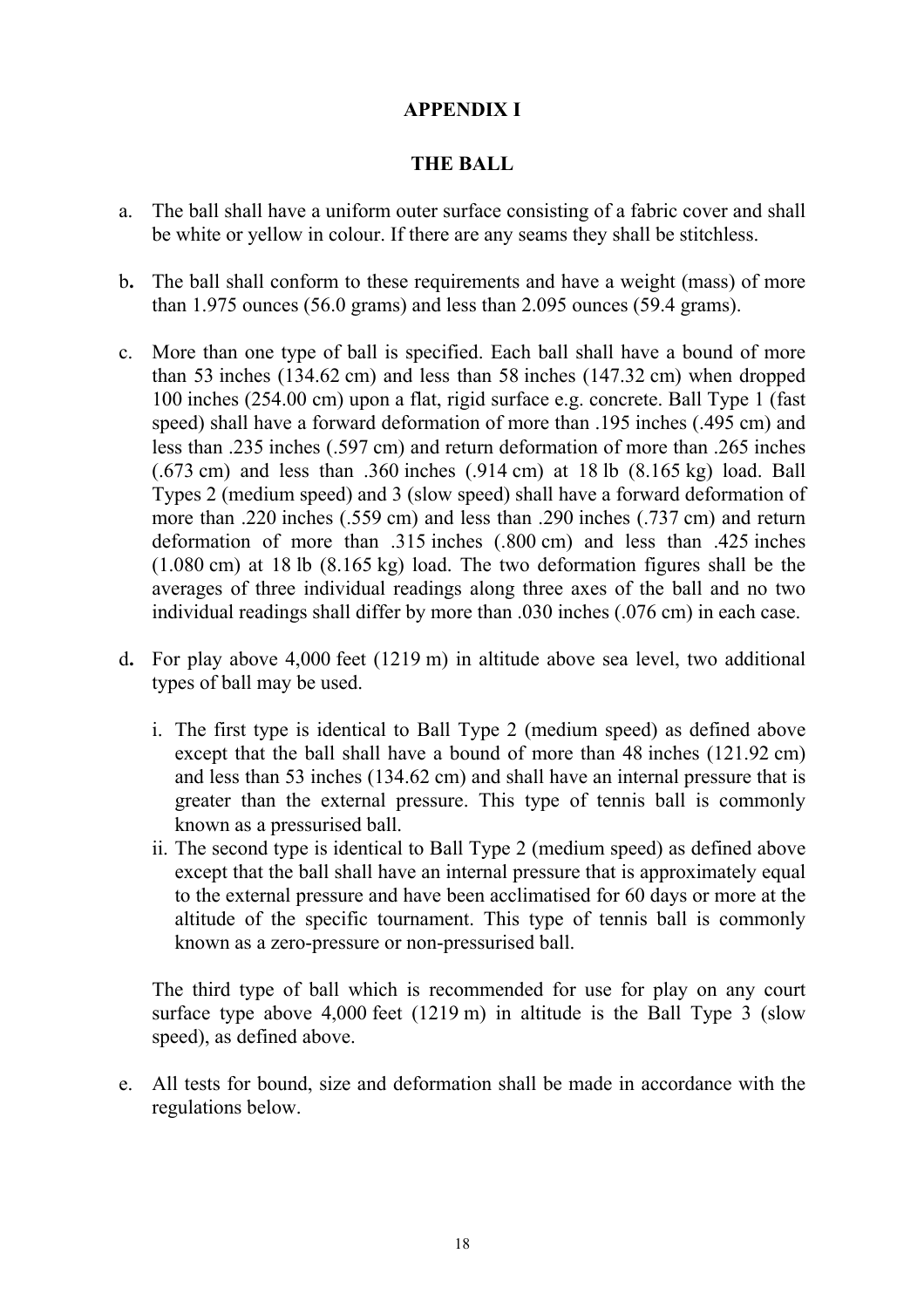*Case 1: Which ball type should be used on which court surface?* 

*Decision: 3 different types of balls are approved for play under the Rules of Tennis, however:* 

- *a. Ball Type 1 (fast speed) is intended for play on slow pace court surfaces*
- *b. Ball Type 2 (medium speed) is intended for play on medium/medium-fast pace court surfaces*
- *c. Ball Type 3 (slow speed) is intended for play on fast pace court surfaces*

#### **REGULATIONS FOR MAKING TESTS**

- i. Unless otherwise specified all tests shall be made at a temperature of approximately 68º Fahrenheit (20º Celsius) and a relative humidity of approximately 60%. All balls shall be removed from their container and kept at the recognised temperature and humidity for 24 hours prior to testing, and shall be at that temperature and humidity when the test is commenced.
- ii. Unless otherwise specified the limits are for a test conducted in an atmospheric pressure resulting in a barometric reading of approximately 30 inches (76 cm).
- iii. Other standards may be fixed for localities where the average temperature, humidity or average barometric pressure at which the game is being played differ materially from 68º Fahrenheit (20º Celsius), 60% and 30 inches (76 cm) respectively. Applications for such adjusted standards may be made by any National

Association to the International Tennis Federation and, if approved, shall be adopted for such localities.

- iv. In all tests for diameter, a ring gauge shall be used consisting of a metal plate, preferably non-corrosive, of a uniform thickness of one-eighth of an inch (.318 cm). In the case of Ball Type 1 (fast speed) and Ball Type 2 (medium speed) balls there shall be two circular openings in the plate measuring 2.575 inches (6.541 cm) and 2.700 inches (6.858 cm) in diameter respectively. In the case of Ball Type 3 (slow speed) balls there shall be two circular openings in the plate measuring 2.750 inches (6.985 cm) and 2.875 inches (7.302 cm) in diameter respectively. The inner surface of the gauge shall have a convex profile with a radius of one-sixteenth of an inch (.159 cm). The ball shall not drop through the smaller opening by its own weight and shall drop through the larger opening by its own weight.
- v. In all tests for deformation conducted under Rule 3, the machine designed by Percy Herbert Stevens and patented in Great Britain under Patent No. 230250, together with the subsequent additions and improvements thereto, including the modifications required to take return deformations, shall be employed. Other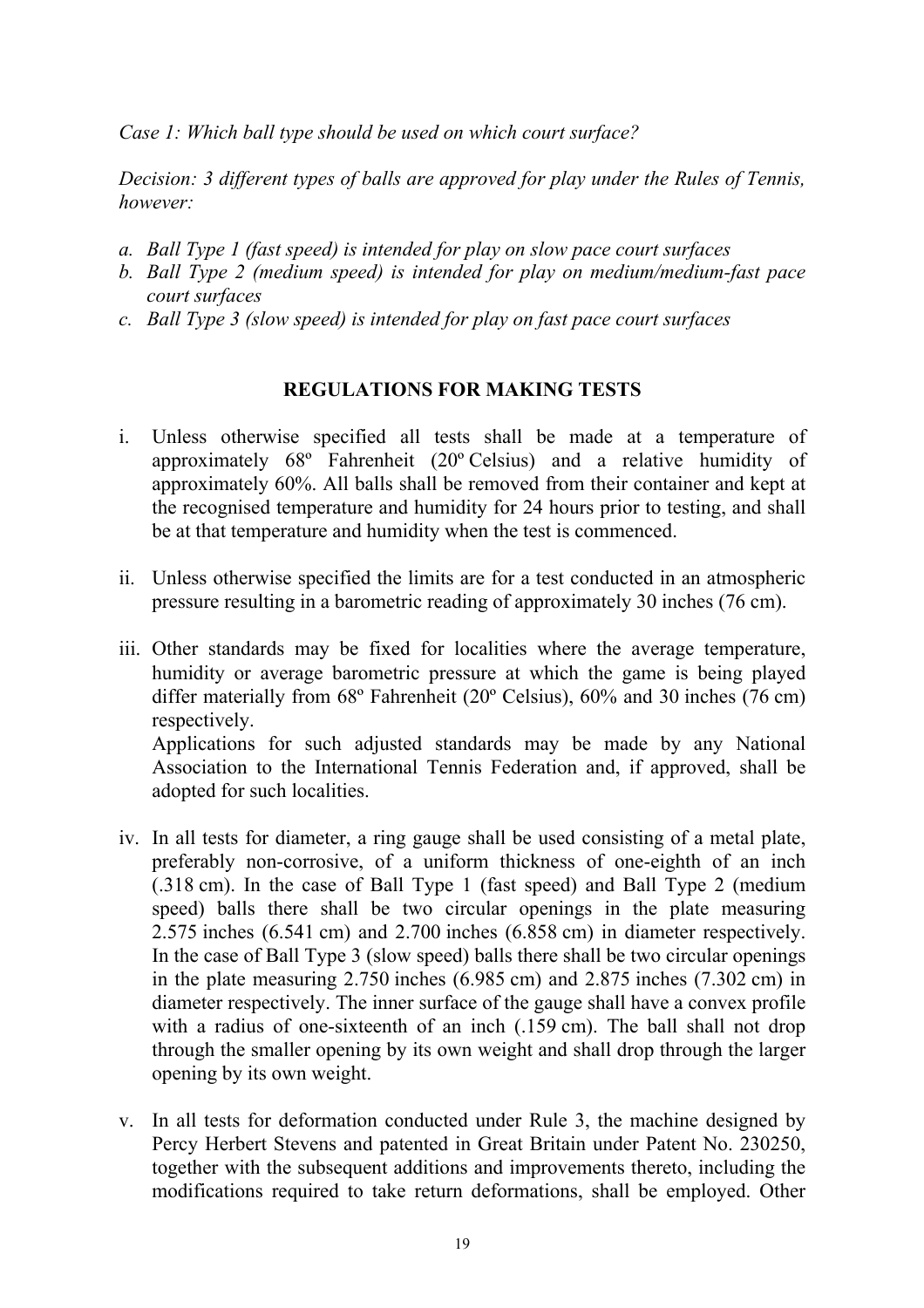machines may be specified which give equivalent readings to the Stevens machine and these may be used for testing ball deformation where such machines have been given approval by the International Tennis Federation.

vi. The procedure for carrying out tests is as follows and should take place in the order specified:

a**.** Pre-compression – before any ball is tested it shall be steadily compressed by approximately one inch (2.54 cm) on each of three diameters at right angles to one another in succession; this process to be carried out three times (nine compressions in all). All tests are to be completed within two hours of precompression.

- b. Weight (mass) test (as above).
- c. Size test (as in paragraph iv above).

d**.** Deformation test – the ball is placed in position on the modified Stevens machine so that neither platen of the machine is in contact with the cover seam. The contact weight is applied, the pointer and the mark brought level, and the dials set to zero. The test weight is placed on the beam in a position that is equivalent to a load of 18 lb (8.165 kg) on the ball, after which the wheel is turned at a uniform speed such that five seconds elapse from the instant the beam leaves its seat until the pointer is brought level with the mark. When turning ceases the reading is recorded (forward deformation). The wheel is turned again until figure ten is reached on the scale (1 inch (2.54 cm) deformation). The wheel is then rotated in the opposite direction at a uniform speed (thus releasing pressure) until the beam pointer again coincides with the mark. After waiting ten seconds, the pointer is adjusted to the mark if necessary. The reading is then recorded (return deformation). This procedure is repeated on each ball across the two diameters at right angles to the initial position and to each other.

e. Bound test (as above) – measurements are to be taken from the concrete base to the bottom of the ball.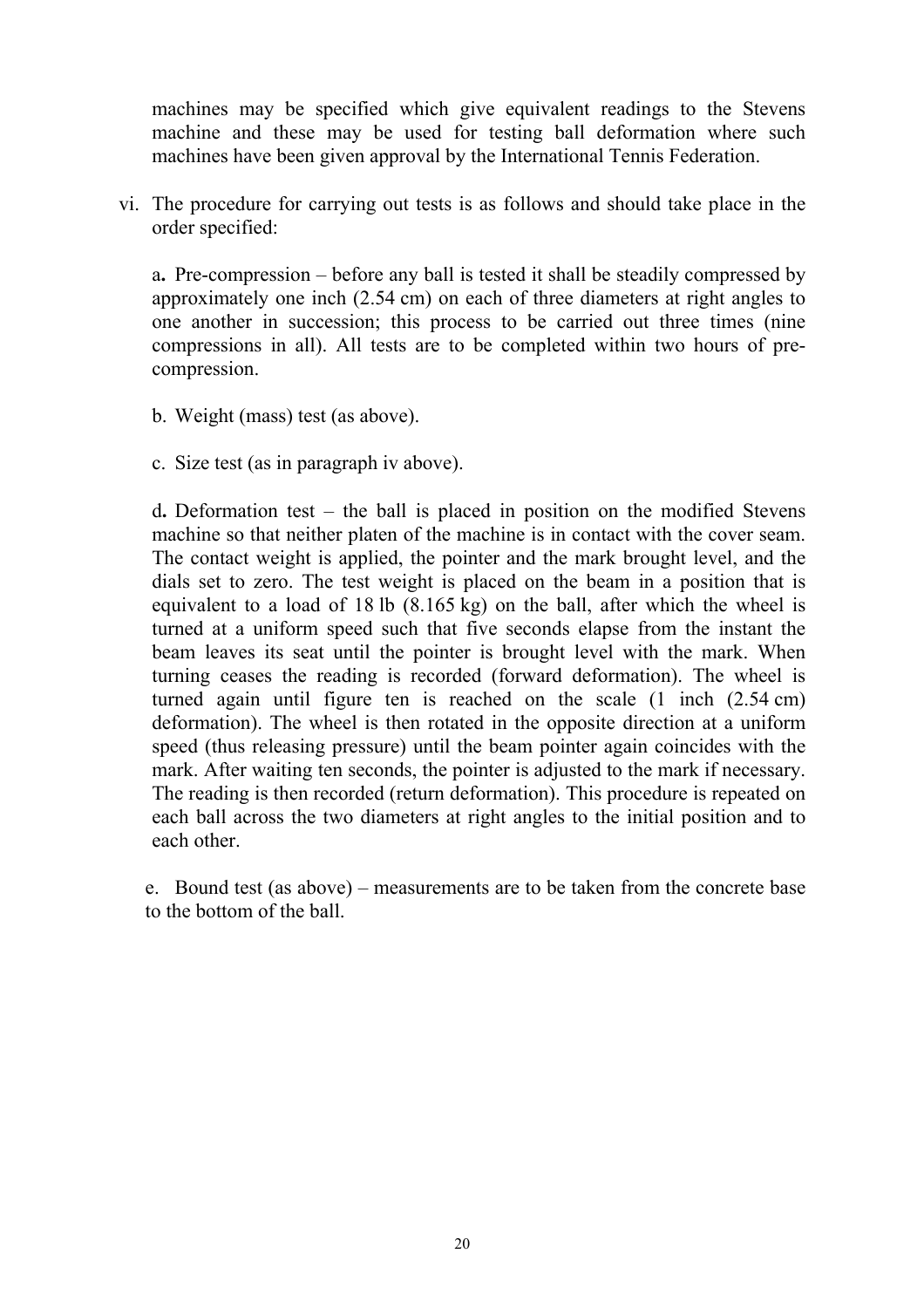### **CLASSIFICATION OF COURT SURFACE PACE**

The ITF test method used for determining the pace of a court surface is test method ITF CS 01/01 (ITF Surface Pace Rating) as described in the ITF publication entitled "An initial ITF study on performance standards for tennis court surfaces".

Court surfaces which are found to have an ITF Surface Pace Rating of between 0 and 35 shall be classified as being Category 1 (slow pace). Examples of court surface types which conform to this classification will include most clay courts and other types of unbound mineral surface.

Court surfaces which are found to have an ITF Surface Pace Rating of between 30 and 45 shall be classified as being Category 2 (medium/medium-fast pace). Examples of court surface types which conform to this classification will include most hardcourts with various acrylic type coatings plus some textile surfaces.

Court surfaces which are found to have an ITF Surface Pace Rating of over 40 shall be classified as being Category 3 (fast pace). Examples of court surface types which conform to this classification will include most natural grass, artificial turf and some textile surfaces.

*Note: The proposed overlap in ITF Surface Pace Rating values for the above categories is to allow some latitude in ball selection.*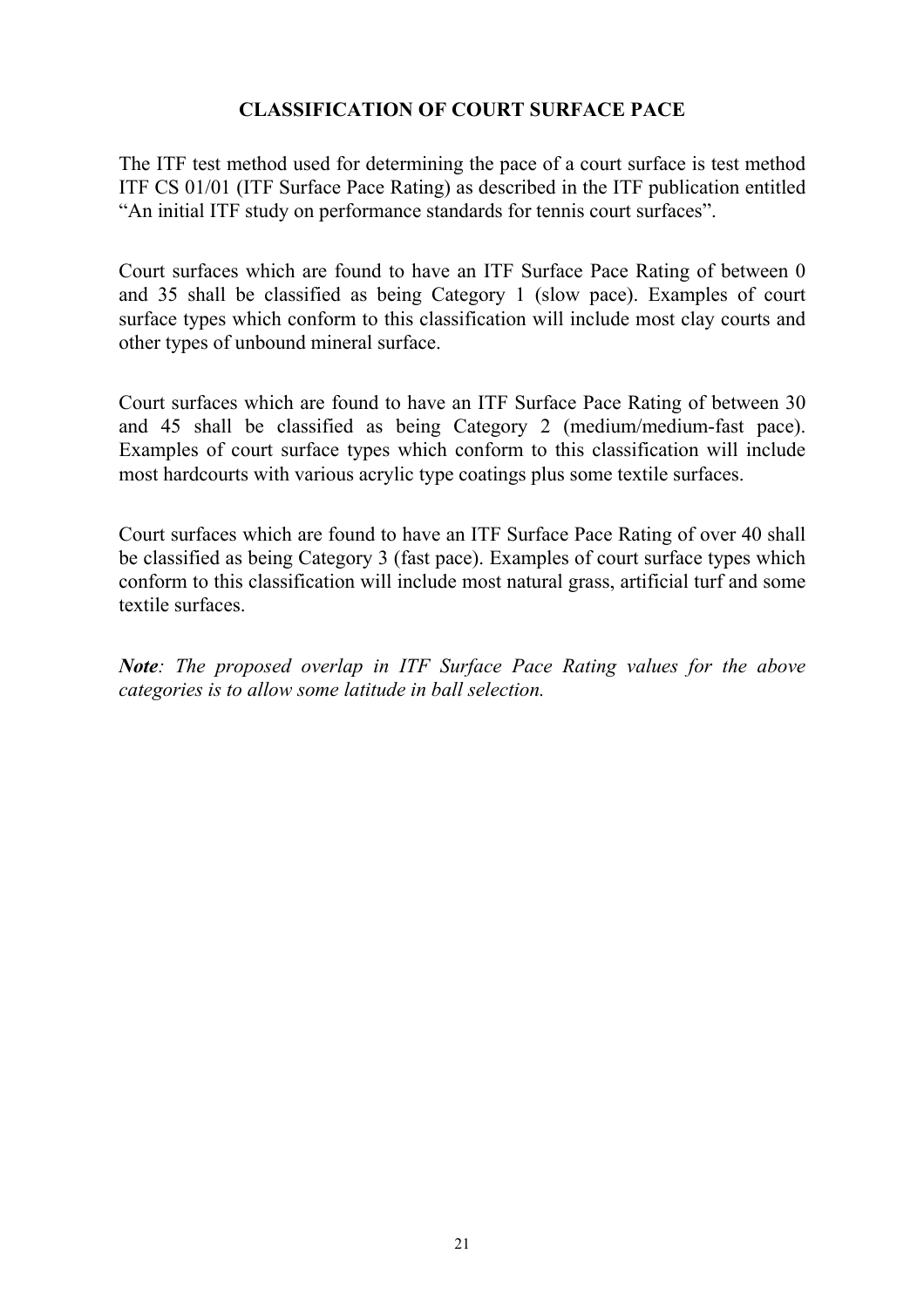#### **APPENDIX II**

### **THE RACKET**

- a. The hitting surface of the racket shall be flat and consist of a pattern of crossed strings connected to a frame and alternately interlaced or bonded where they cross. The stringing pattern must be generally uniform and, in particular, not less dense in the centre than in any other area. The racket shall be designed and strung such that the playing characteristics are identical on both faces. The strings shall be free of attached objects and protrusions other than those utilised solely and specifically to limit or prevent wear and tear or vibration. These objects and protrusions must be reasonable in size and placement for such purposes.
- b. The frame of the racket shall not exceed 29 inches (73.66 cm) in overall length, including the handle. The frame of the racket shall not exceed  $12\frac{1}{2}$  inches (31.75 cm) in overall width. The hitting surface shall not exceed 15  $\frac{1}{2}$  inches (39.37 cm) in overall length, and  $11\frac{1}{2}$  inches (29.21 cm) in overall width.
- c. The frame, including the handle, shall be free of attached objects and devices other than those utilised solely and specifically to limit or prevent wear and tear or vibration, or to distribute weight. Any objects and devices must be reasonable in size and placement for such purposes.
- d. The frame, including the handle, and the strings, shall be free of any device which makes it possible to change materially the shape of the racket, or to change the weight distribution in the direction of the longitudinal axis of the racket which would alter the swing moment of inertia, or to deliberately change any physical property which may affect the performance of the racket during the playing of a point. No energy source that in any way changes or affects the playing characteristics of a racket may be built into or attached to a racket.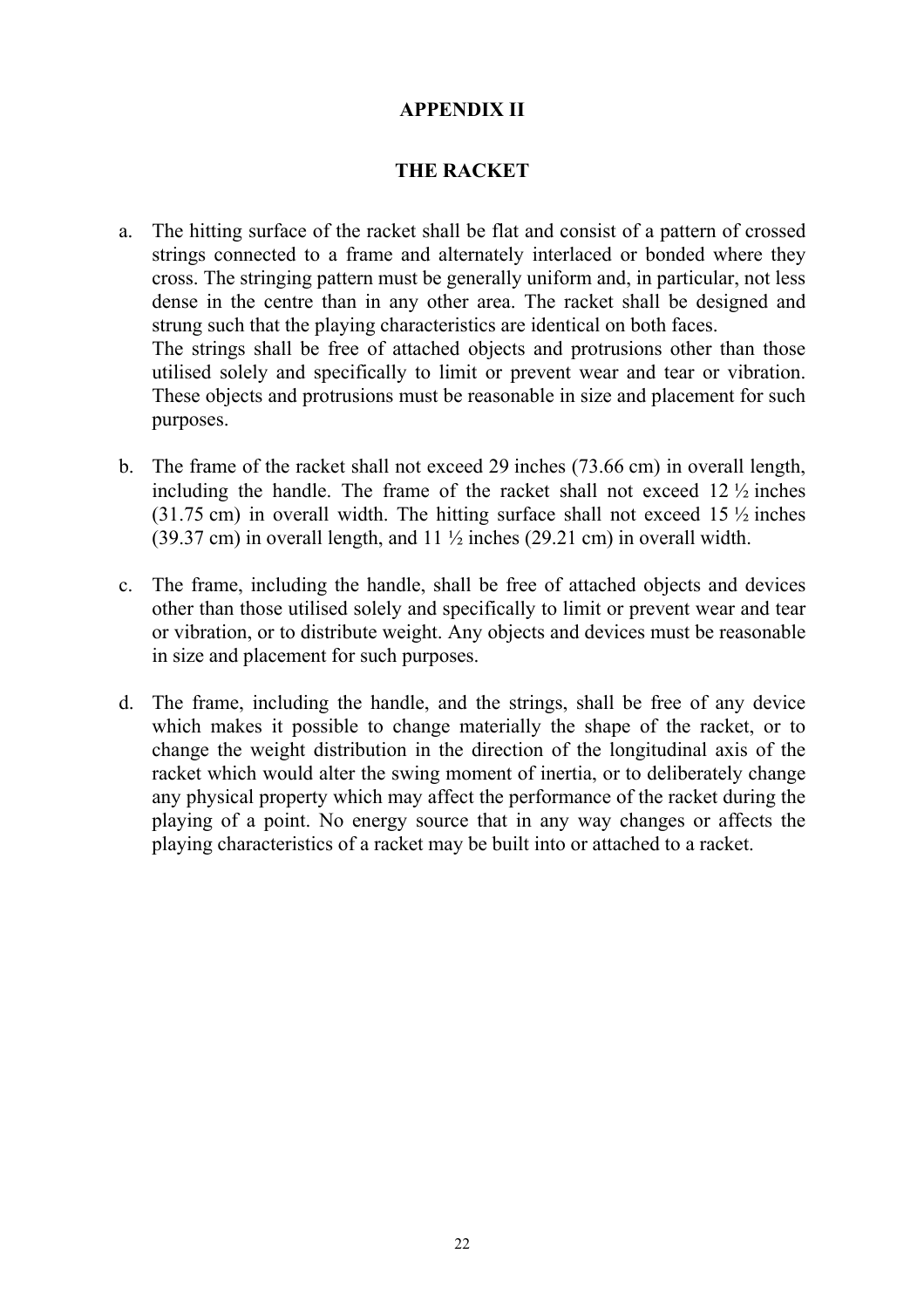#### **APPENDIX III**

### **ADVERTISING**

- 1. Advertising is permitted on the net as long as it is placed on the part of the net that is within 3 feet (0.914 m) from the centre of the net posts and is produced in such a way that it does not interfere with the vision of the players or the playing conditions.
- 2. Advertising and other marks or material placed at the back and sides of the court shall be permitted unless it interferes with the vision of the players or the playing conditions.
- 3. Advertising and other marks or material placed on the court surface outside the lines is permitted unless it interferes with the vision of the players or the playing conditions.
- 4. Notwithstanding paragraphs (1), (2) and (3) above, any advertising, marks or material placed on the net or placed at the back and sides of the court, or on the court surface outside the lines may not contain white or yellow or other light colours that may interfere with the vision of the players or the playing conditions.
- 5. Advertising and other marks or material are not permitted on the court surface inside the lines of the court.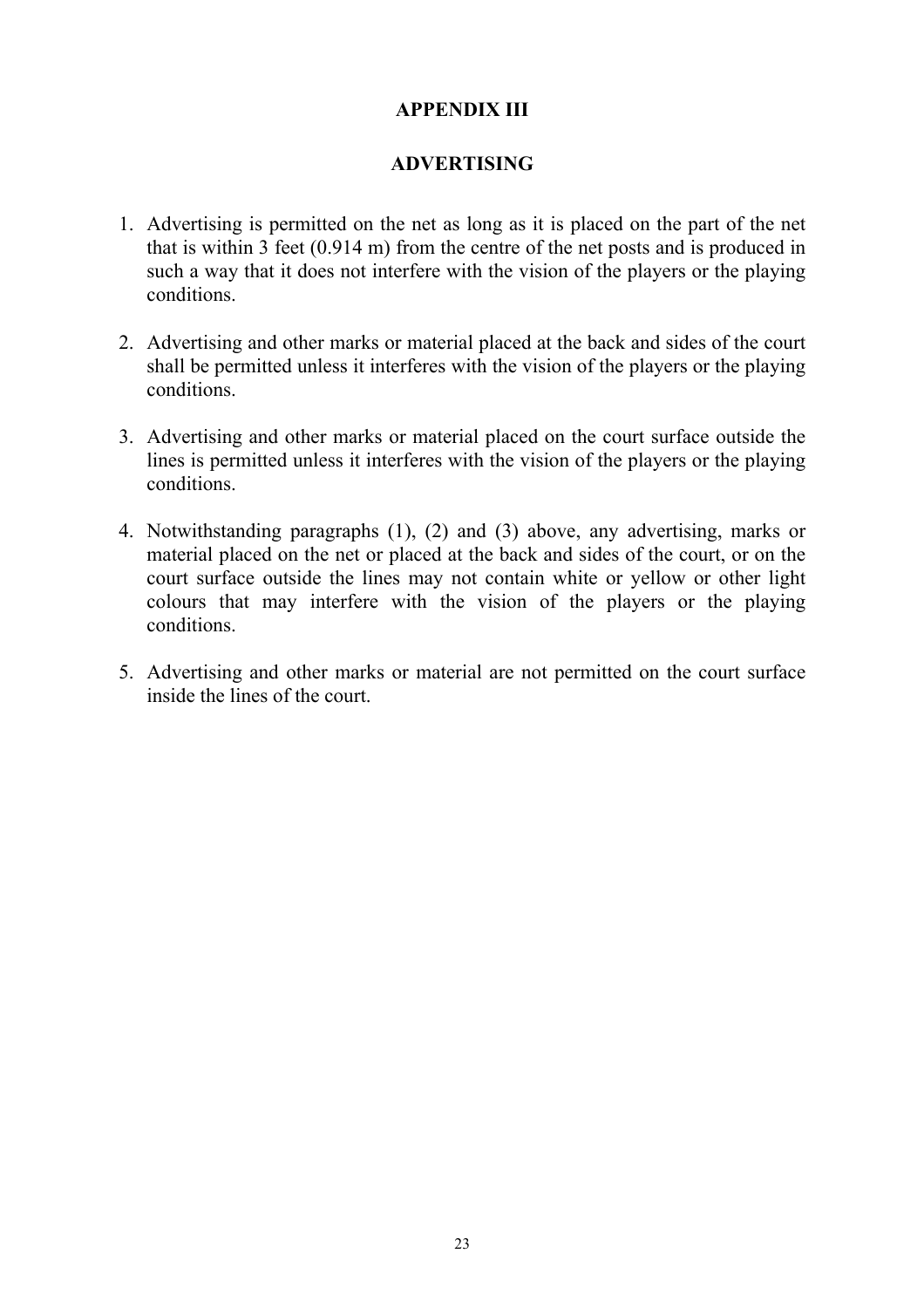#### **APPENDIX IV**

#### **ALTERNATIVE SCORING METHODS**

#### **SCORE IN A GAME:**

#### "No-Ad" SCORING METHOD

This alternative scoring method may be used.

A standard game is scored as follows with the server's score being called first:

| No point     | "Love"     |
|--------------|------------|
| First point  | $^{44}15"$ |
| Second point | ``30"      |
| Third point  | 40         |
| Fourth point | "Game"     |

If both players/teams have won three points each, the score is "Deuce" and a deciding point shall be played. The receiver(s) shall choose whether to receive the service from the right half or the left half of the court. In doubles, the players of the receiving team cannot change positions to receive this deciding point. The player/team who wins the deciding point wins the "Game".

In mixed doubles, the player of the same gender as the server shall receive the deciding point. The players of the receiving team cannot change positions to receive the deciding point.

#### **SCORE IN A SET:**

1. "SHORT" SETS

The first player/team who wins four games wins that set, provided there is a margin of two games over the opponent(s). If the score reaches four games all, a tie-break game shall be played.

#### 2. DECIDING MATCH TIE-BREAK (7 POINTS)

When the score in a match is one set all, or two sets all in best of five sets matches, one tie-break game shall be played to decide the match. This tie-break game replaces the deciding final set.

The player/team who first wins seven points shall win this match tie-break and the match provided there is a margin of two points over the opponent(s).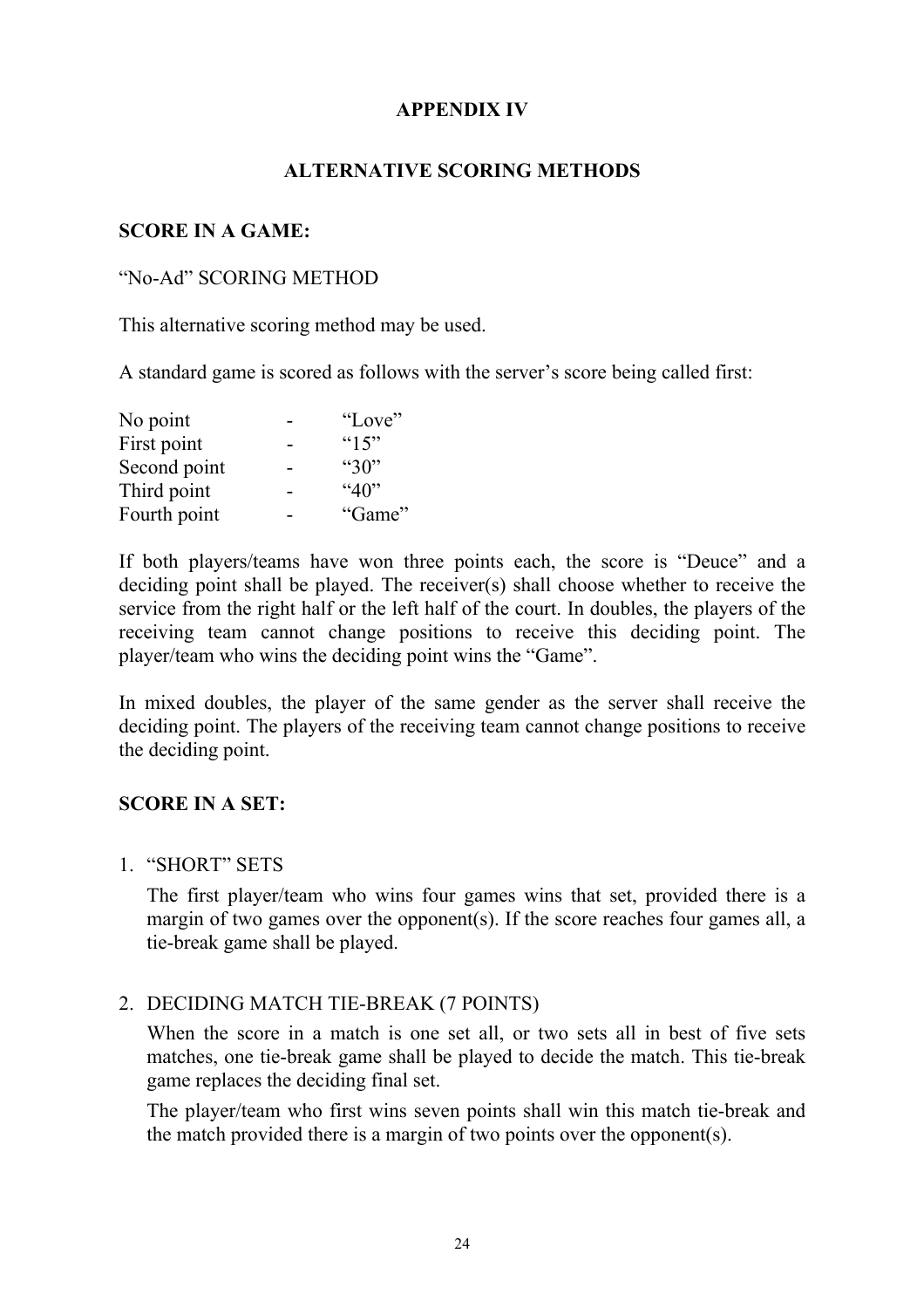## 3. DECIDING MATCH TIE-BREAK (10 POINTS)

When the score in a match is one set all, or two sets all in best of five sets matches, one tie-break game shall be played to decide the match. This tie-break game replaces the deciding final set.

The player/team who first wins ten points shall win this match tie-break and the match provided there is a margin of two points over the opponent(s).

*Note: When using the deciding match tie-break to replace the final set:* 

- *the original order of service continues. (Rules 5 and 14)*
- *in doubles, the order of serving and receiving within the team may be altered, as in the beginning of each set. (Rules 14 and 15)*
- *before the start of the deciding match tie-break there shall be a 120 seconds set break.*
- *balls should not be changed before the start of the deciding match tie-break even if a ball change is due.*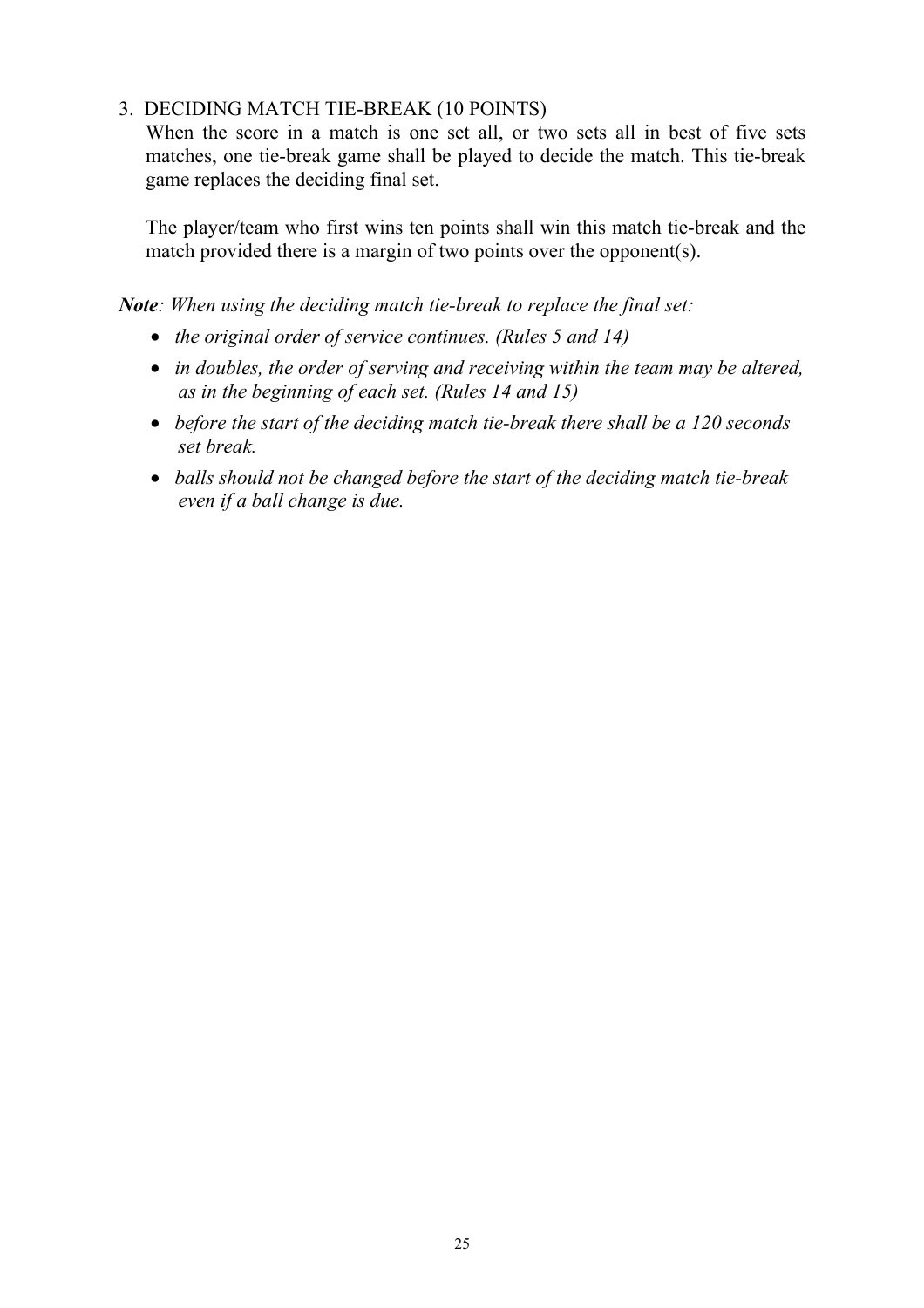### **APPENDIX V**

# **ROLE OF COURT OFFICIALS**

The referee is the final authority on all questions of tennis law and the referee's decision is final.

In matches where a chair umpire is assigned, the chair umpire is the final authority on all questions of fact during the match.

The players have the right to call the referee to court if they disagree with a chair umpire's interpretation of tennis law.

In matches where line umpires and net umpires are assigned, they make all calls (including foot-fault calls) relating to that line or net. The chair umpire has the right to overrule a line umpire or a net umpire if the chair umpire is sure that a clear mistake has been made. The chair umpire is responsible for calling any line (including foot-faults) or net where no line umpire or net umpire is assigned.

A line umpire who cannot make a call shall signal this immediately to the chair umpire who shall make a decision. If the line umpire can not make a call, or if there is no line umpire, and the chair umpire can not make a decision on a question of fact, the point shall be replayed.

In team events where the referee is sitting on-court, the referee is also the final authority on questions of fact.

Play may be stopped or suspended at any time the chair umpire decides it is necessary or appropriate.

The referee may also stop or suspend play in the case of darkness, weather or adverse court conditions. When play is suspended for darkness, this should be done at the end of a set, or after an even number of games have been played in the set in progress. After a suspension in play, the score and position of players on-court in the match shall stand when the match resumes.

The chair umpire or referee shall make decisions regarding continuous play and coaching in respect of any Code of Conduct that is approved and in operation.

*Case 1: The chair umpire awards the server a first service after an overrule, but the receiver argues that it should be a second service, since the server had already served a fault. Should the referee be called to court to give a decision?* 

*Decision: Yes. The chair umpire makes the first decision about questions of tennis*  law (issues relating to the application of specific facts). However, if a player *appeals the chair umpire's decision, then the referee shall be called to make the final decision.*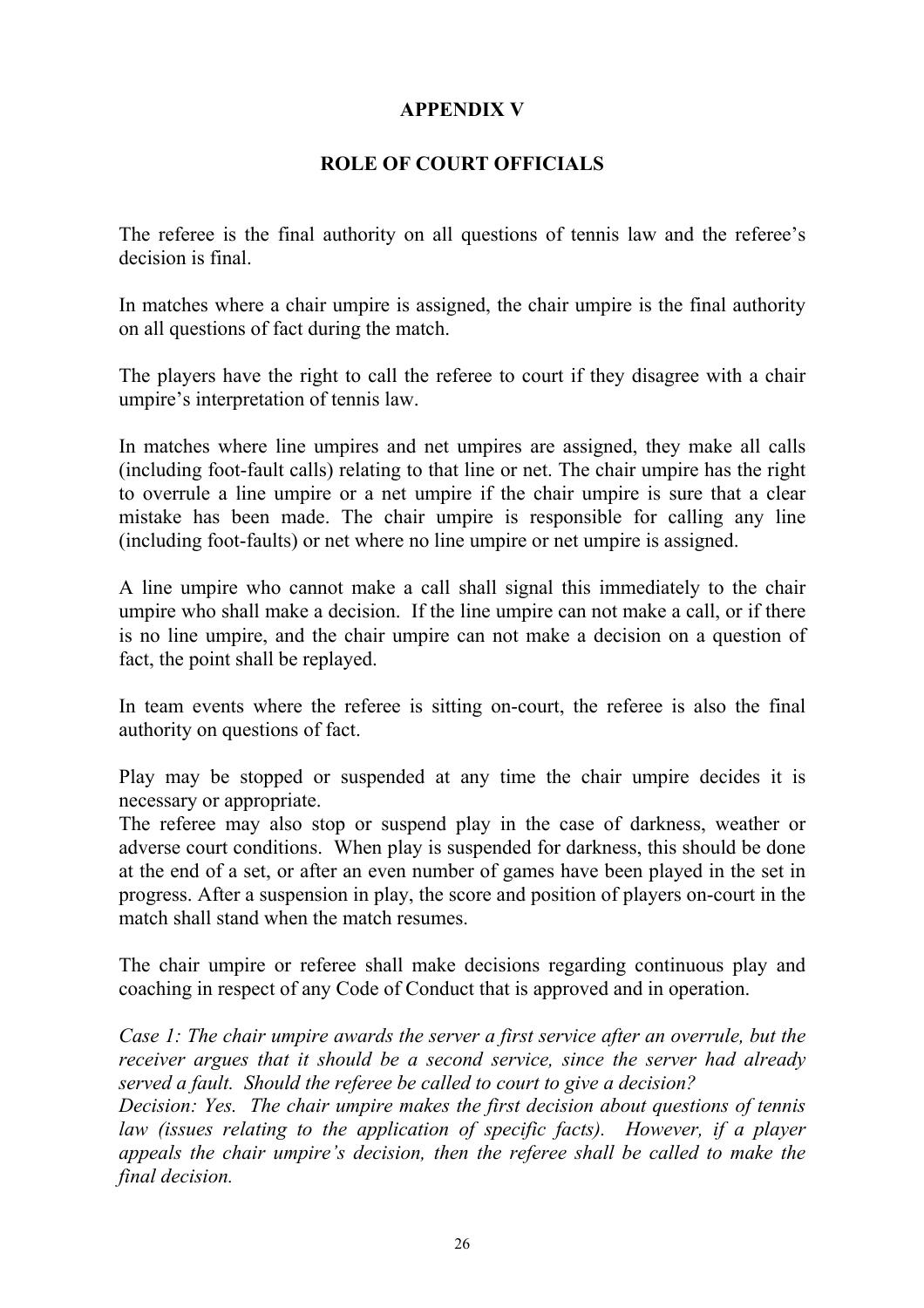*Case 2: A ball is called out, but a player claims that the ball was good. May the referee be called to court to make a decision?* 

*Decision: No. The chair umpire makes the final decision on questions of fact (issues relating to what actually happened during a specific incident).*

*Case 3: Is a chair umpire allowed to overrule a line umpire at the end of a point if, in the chair umpire's opinion, a clear mistake was made earlier in the point? Decision: No. A chair umpire may only overrule a line umpire immediately after the clear mistake has been made.* 

*Case 4: A line umpire calls a ball "Out" and then the player argues that the ball was good. Is the chair umpire allowed to overrule the line umpire? Decision: No. A chair umpire must never overrule as the result of the protest or appeal by a player* 

*Case 5: A line umpire calls a ball "Out". The chair umpire was unable to see clearly, but thought the ball was in. May the chair umpire overrule the line umpire? Decision: No. The chair umpire may only overrule when sure that the line umpire made a clear mistake.* 

*Case 6: Is a line umpire allowed to change the call after the chair umpire has announced the score?* 

*Decision: Yes. If a line umpire realises a mistake, a correction should be made as soon as possible provided it is not as the result of a protest or appeal of a player.* 

*Case 7: If a chair umpire or line umpire calls "out" and then corrects the call to good, what is the correct decision?* 

*Decision: The chair umpire must decide if the original "out" call was a hindrance to either player. If it was a hindrance, the point shall be replayed. If it was not a hindrance, the player who hit the ball wins the point.* 

*Case 8: A ball is blown back over the net and the player correctly reaches over the net to try to play the ball. The opponen(s)t hinders the player from doing this. What is the correct decision?* 

*Decision: The chair umpire must decide if the hindrance was deliberate or unintentional and either awards the point to the hindered player or order the point to be replayed.*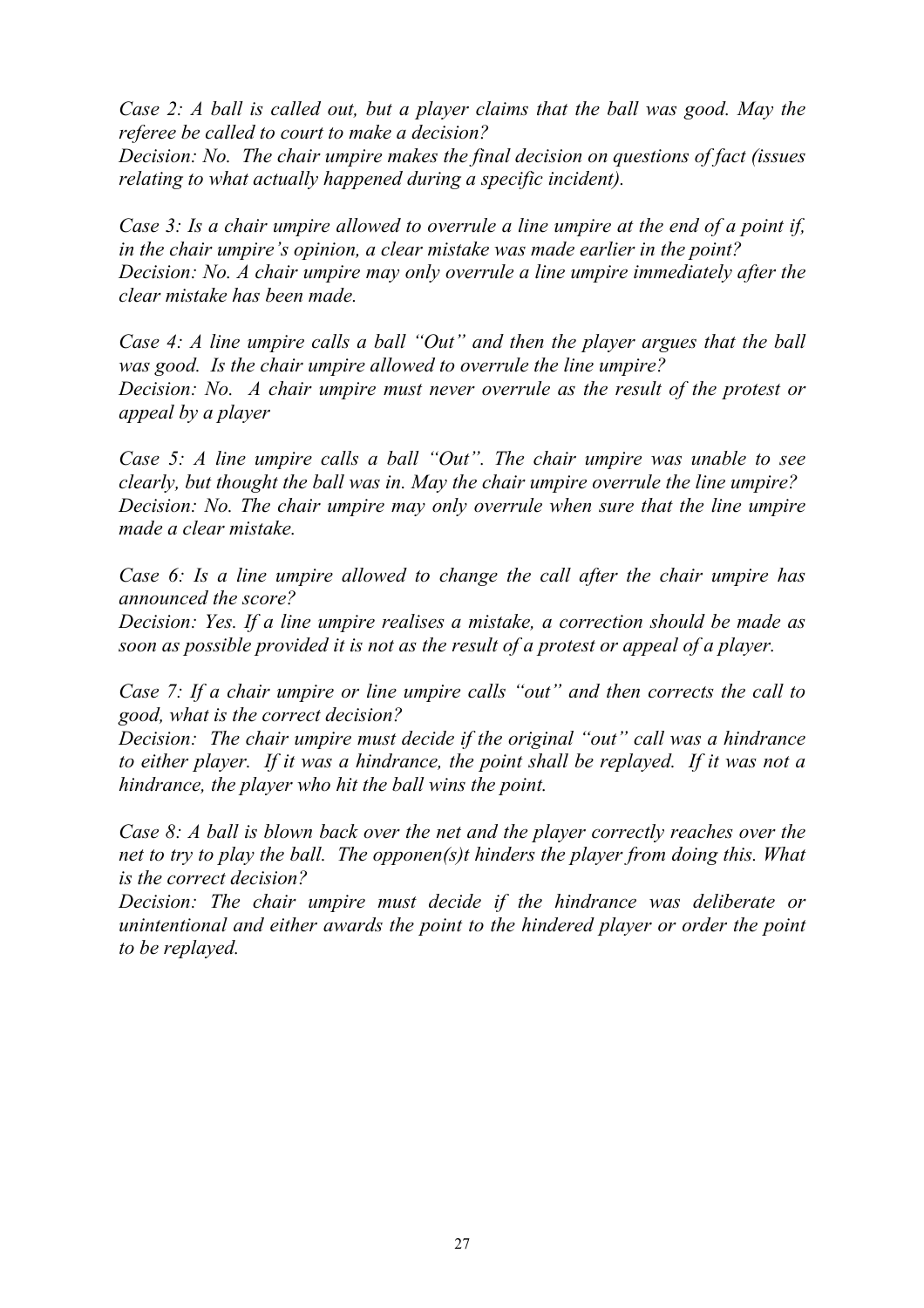### **PROCEDURES FOR REVIEW AND HEARINGS ON THE RULES OF TENNIS**

### **1. INTRODUCTION**

- **1.1** These procedures were approved by the Board of Directors of the International Tennis Federation ("Board of Directors") on 17 May 1998.
- **1.2** The Board of Directors may from time to time supplement, amend, or vary these procedures.

### **2. OBJECTIVES**

- **2.1** The International Tennis Federation is the custodian of the Rules of Tennis and is committed to:
	- a. Preserving the traditional character and integrity of the game of tennis.
	- b. Actively preserving the skills traditionally required to play the game.
	- c. Encouraging improvements, which maintain the challenge of the game.
	- d. Ensuring fair competition.
- **2.2** To ensure fair, consistent and expeditious review and hearings in relation to the Rules of Tennis the procedures set out below shall apply.

### **3. SCOPE**

- **3.1** These Procedures shall apply to Rulings under:
	- a. Rule  $1 -$  The Court.
	- $h$  Rule 3 The Ball
	- c. Rule  $4 -$  The Racket.
	- d. Appendix 1 and 2 of the Rules of Tennis.
	- e. Any other Rules of Tennis which the International Tennis Federation may decide.

#### **4. STRUCTURE**

- **4.1** Under these procedures Rulings shall be issued by a Ruling Board.
- **4.2** Such Rulings shall be final save, for an entitlement to appeal to an Appeal Tribunal pursuant to these procedures.

#### **5. APPLICATION**

- **5.1** Rulings shall be taken either:
- a. Following a motion of the Board of Directors; or
- b. Upon the receipt of an application in accordance with the procedures set out below.

# **6. APPOINTMENT AND COMPOSITION OF RULING BOARDS**

**6.1** Ruling Boards shall be appointed by the President of the International Tennis Federation ("President") or his designee and shall comprise of such a number, as the President or his designee shall determine.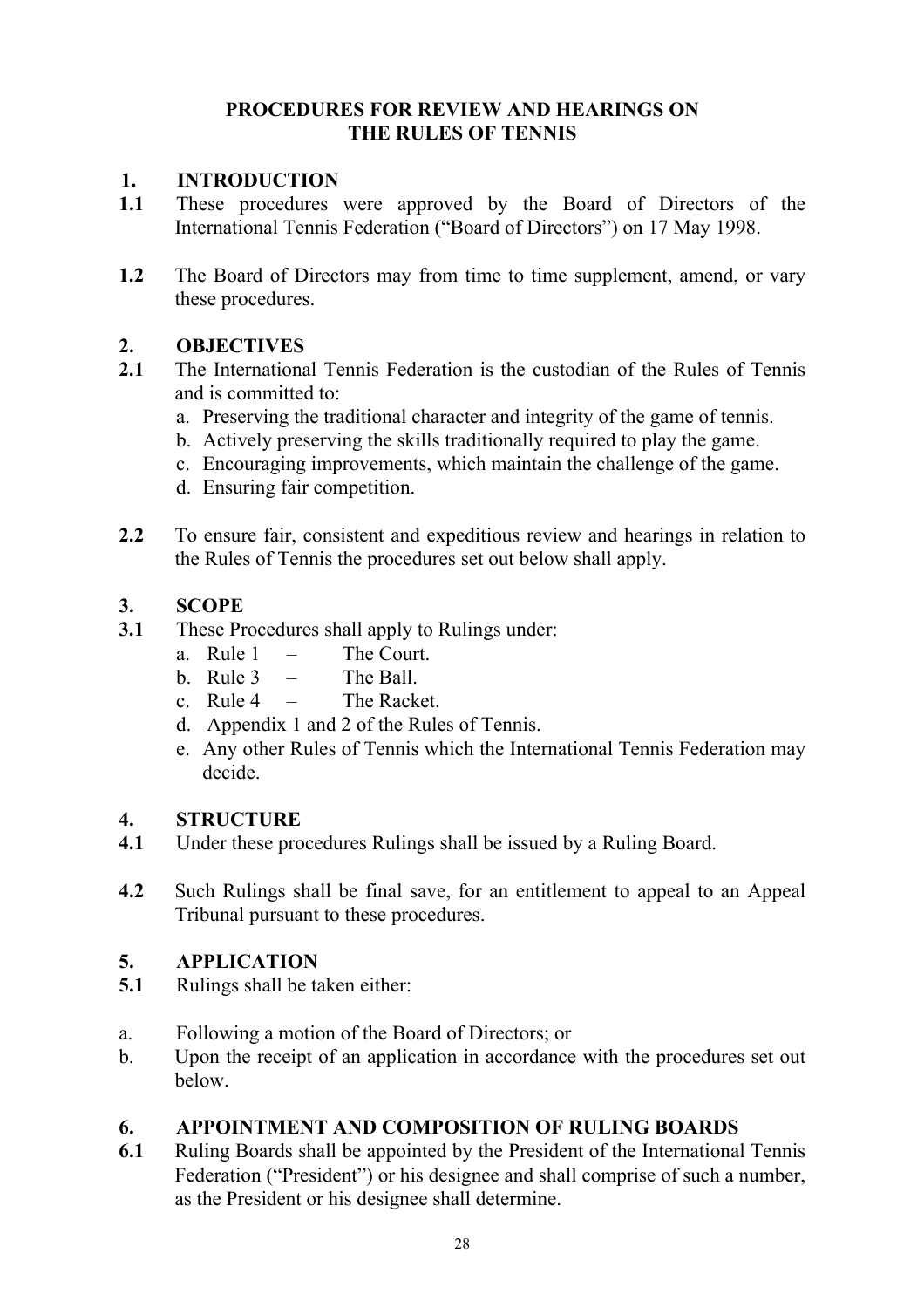- **6.2** If more than one person is appointed to the Ruling Board the Ruling Board shall nominate one person from amongst themselves to act as Chairperson.
- **6.3** The Chairperson shall be entitled to regulate the procedures prior to and at any review and/or hearing of a Ruling Board.

### **7. PROPOSED RULINGS BY THE RULING BOARD**

- **7.1** The details of any proposed Ruling issued upon the motion of the Board of Directors may be provided to any bona fide person or any players, equipment manufacturer or national association or members thereof with an interest in the proposed Ruling.
- **7.2** Any person so notified shall be given a reasonable period within which to forward comments, objections, or requests for information to the President or his designee in connection with the proposed Ruling.

### **8. APPLICATION FOR RULINGS**

- **8.1** An application for a Ruling may be made by any party with a bona fide interest in the Ruling including any player, equipment manufacturer or national association or member thereof.
- **8.2** Any application for a Ruling must be submitted in writing to the President.
- **8.3** To be valid an application for a Ruling must include the following minimum information:
	- a. The full name and address of the Applicant.
	- b. The date of the application.
	- c. A statement clearly identifying the interest of the Applicant in the question upon which a Ruling is requested.
	- d. All relevant documentary evidence upon which the Applicant intends to rely at any hearing.
	- e. If, in the opinion of the Applicant, expert evidence is necessary he shall include a request for such expert evidence to be heard. Such request must identify the name of any expert proposed and their relevant expertise.
	- f. When an application for a Ruling on a racket or other piece of equipment is made, a prototype or, exact, copy of the equipment in question must be submitted with the application for a Ruling.
	- g. If, in the opinion of the Applicant, there are extraordinary or unusual circumstances, which require a Ruling to be made within a specified time or before a specified date he shall include a statement describing the extraordinary or unusual circumstances.
- **8.4** If an application for a Ruling does not contain the information and/or equipment referred to at Clause 8. 3 (a)-(g) above the President or his designee shall notify the Applicant giving the Applicant a specified reasonable time within which to remedy the defect. If the Applicant fails to remedy the defect within the specified time the application shall be dismissed.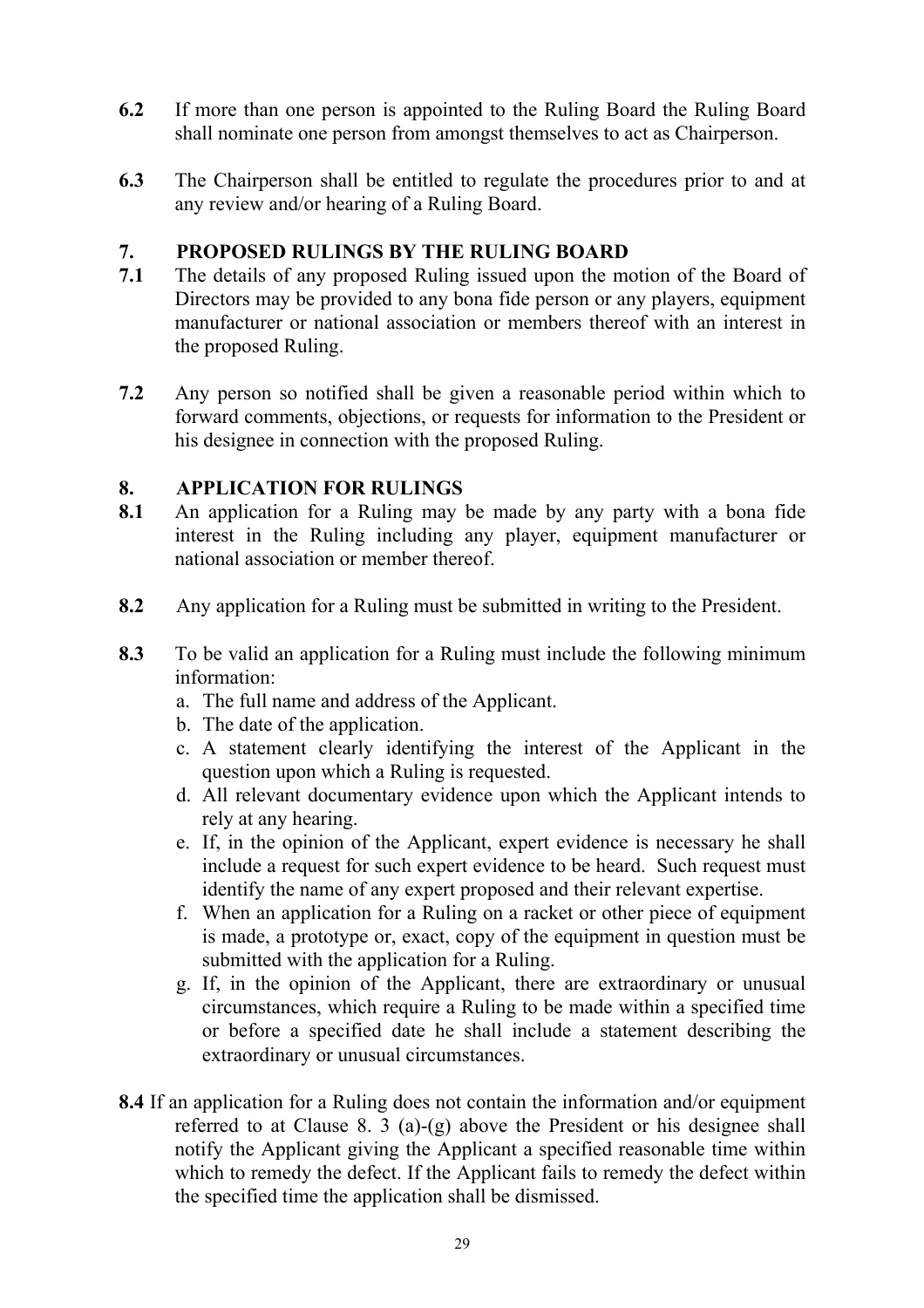## **9. CONVENING THE RULING BOARD**

- **9.1** On receipt of a valid application or on the motion of the Board of Directors the President or his designee may convene a Ruling Board to deal with the application or motion.
- **9.2** The Ruling Board need not hold a hearing to deal with an application or motion where the application or motion, in the opinion of the Chairperson can be resolved in a fair manner without a hearing.

#### **10. PROCEDURE OF THE RULING BOARD**

- **10.1** The Chairperson of a Ruling Board shall determine the appropriate form, procedure and date of any review and/or hearing.
- **10.2** The Chairperson shall provide written notice of those matters set out at 10.1 above to any Applicant or any person or association who has expressed an interest in the proposed Ruling.
- **10.3** The Chairperson shall determine all matters relating to evidence and shall not be bound by judicial rules governing procedure and admissibility of evidence provided that the review and/or hearing is conducted in a fair manner with a reasonable opportunity for the relevant parties to present their case.

### **10.4** Under these procedures any review and/or hearings:

- a. Shall take place in private.
- b. May be adjourned and/or postponed by the Ruling Board.
- **10.5** The Chairperson shall have the discretion to co-opt from time to time additional members onto the Ruling Board with special skill or experience to deal with specific issues, which require such special skill or experience.
- **10.6** The Ruling Board shall take its decision by a simple majority. No member of the Ruling Board may abstain.
- **10.7** The Chairperson shall have the complete discretion to make such order against the Applicant [and/or other individuals or organisations commenting objecting or requesting information at any review and/or hearing] in relation to the costs of the application and/or the reasonable expenses incurred by the Ruling Board in holding tests or obtaining reports relating to equipment subject to a Ruling as he shall deem appropriate.

# **11. NOTIFICATION**

- **11.1** Once a Ruling Board has reached a decision it shall provide written notice to the Applicant, or, any person or association who has expressed an interest in the proposed Ruling as soon as reasonably practicable.
- **11.2** Such written notice shall include a summary of the reasoning behind the decision of the Ruling Board.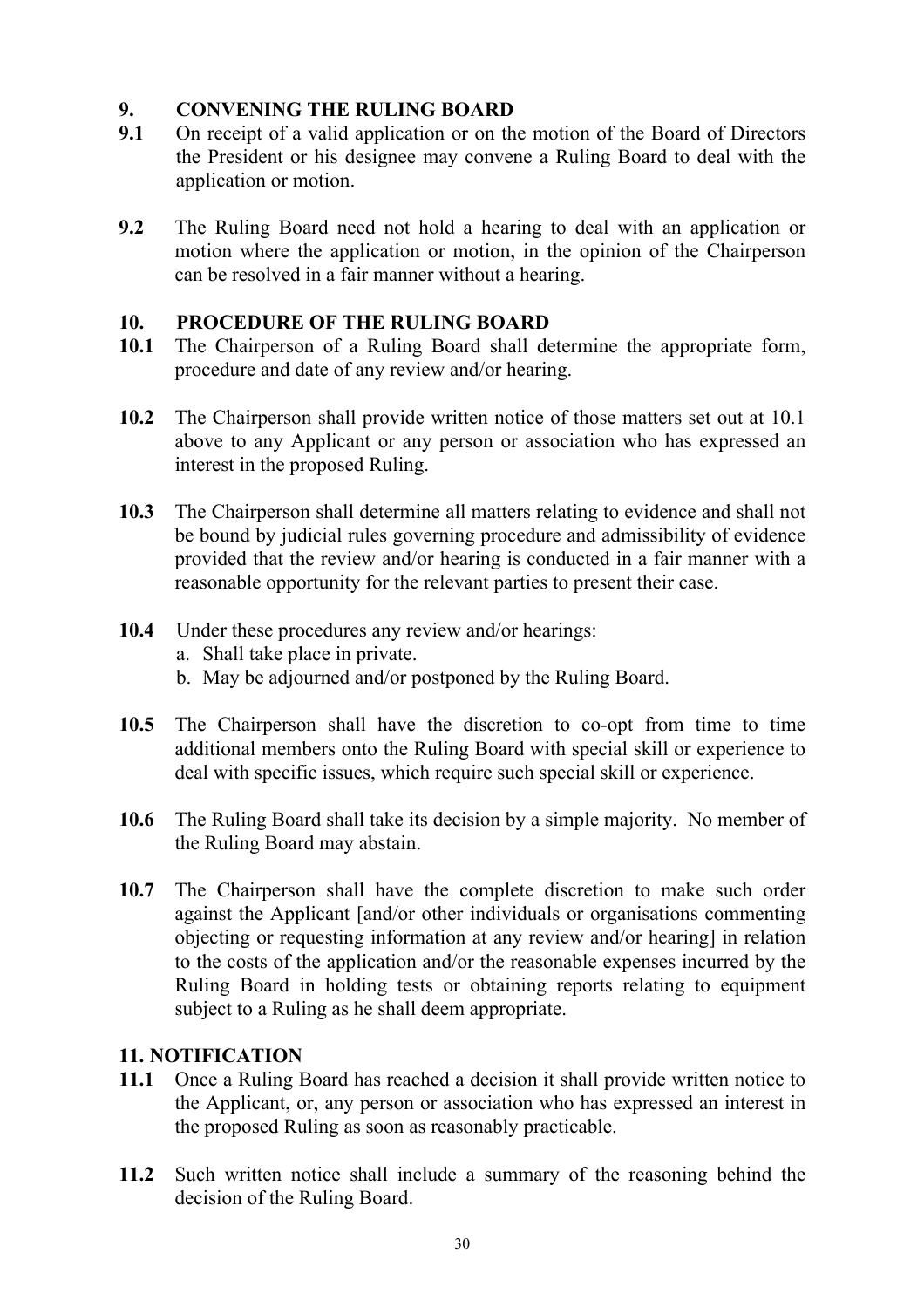**11.3** Upon notification to the Applicant or upon such other date specified by the Ruling Board the Ruling of the Ruling Board shall be immediately binding under the Rules of Tennis.

# **12. APPLICATION OF CURRENT RULES OF TENNIS**

- **12.1** Subject to the power of the Ruling Board to issue interim Rulings the current Rules of Tennis shall continue to apply until any review and/or hearing of the Ruling Board is concluded and a Ruling issued by the Ruling Board.
- **12.2** Prior to and during any review and/or hearing the Chairperson of the Ruling Board may issue such directions as are deemed reasonably necessary in the implementation of the Rules of Tennis and of these procedures including the issue of interim Rulings.
- **12.3** Such interim Rulings may include restraining orders on the use of any equipment under the Rules of Tennis pending a Ruling by the Ruling Board as to whether or not the equipment meets the specification of the Rules of Tennis.

### **13. APPOINTMENT AND COMPOSITION OF APPEAL TRIBUNALS**

- **13.1** Appeal Tribunals shall be appointed by the President or his designee from [members of the Board of Directors/Technical Commission].
- **13.2** No member of the Ruling Board who made the original Ruling shall be a member of the Appeal Tribunal.
- **13.3** The Appeal Tribunal shall comprise of such number as the President or his designee shall determine but shall be no less than three.
- **13.4** The Appeal Tribunal shall nominate one person from amongst themselves to act as Chairperson.
- **13.5** The Chairperson shall be entitled to regulate the procedures prior to and at any appeal hearing.

#### **14. APPLICATION TO APPEAL**

- **14.1** An Applicant [or a person or association who has expressed an interest and forwarded any comments, objections, or requests to a proposed Ruling] may appeal any Ruling of the Ruling Board*.*
- **14.2** To be valid an application for an appeal must be:

a. Made in writing to the Chairperson of the Ruling Board who made the Ruling appealed not later than [45] days following notification of the Ruling;

- b. Must set out details of the Ruling appealed against; and
- c. Must contain the full grounds of the appeal.
- **14.3** Upon receipt of a valid application to appeal the Chairperson of the Ruling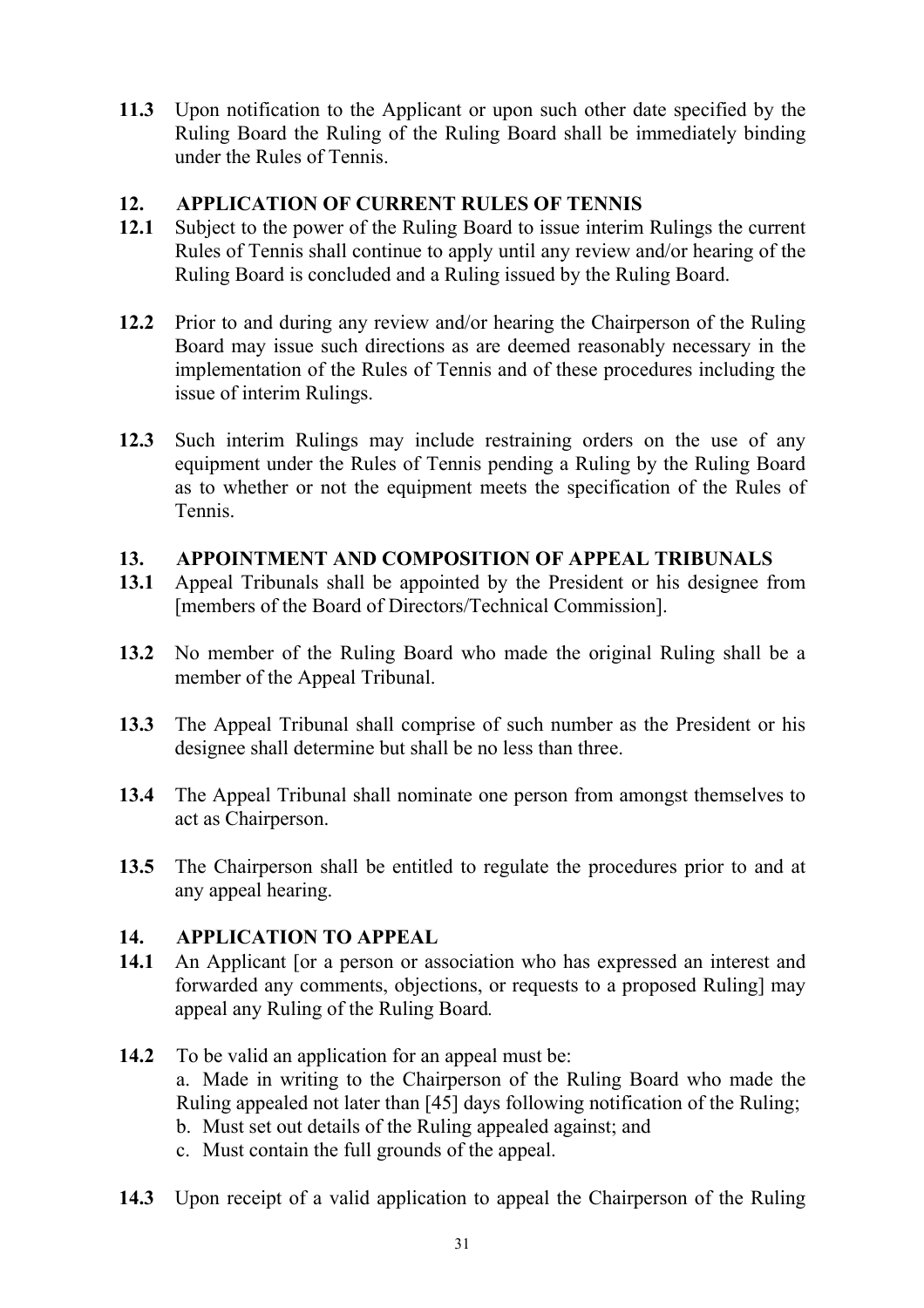Board making the original Ruling may require a reasonable appeal fee to be paid by the Appellant as a condition of appeal. Such appeal fee shall be repaid to the Appellant if the appeal is successful.

## **15. CONVENING THE APPEAL TRIBUNAL**

**15.1** The President or his designee shall convene the Appeal Tribunal following payment by the Appellant of any appeal fee.

### **16. PROCEDURES OF APPEAL TRIBUNAL**

- **16.1** The Appeal Tribunal and their Chairperson shall conduct procedures and hearings in accordance with those matters set out in sections 10, 11 and 12 above.
- **16.2** Upon notification to the Appellant or upon such other date specified by the Appeal Tribunal the Ruling of the Appeal Tribunal shall be immediately binding and final under the Rules of Tennis.

### **17. GENERAL**

- **17.1** If a Ruling Board consists of only one member that single member shall be responsible for regulating the hearing as Chairperson and shall determine the procedures to be followed prior to and during any review and/or hearing.
- **17.2** All review and/or hearings shall be conducted in English. In any hearing where an Applicant, and/or other individuals or organisations commenting, objecting or requesting information do not speak English an interpreter must be present. Wherever practicable the interpreter shall be independent.
- **17.3** The Ruling Board or Appeal Tribunal may publish extracts from its own Rulings.
- **17.4** All notifications to be made pursuant to these procedures shall be in writing.
- **17.5** Any notifications made pursuant to these procedures shall be deemed notified upon the date that they were communicated, sent or transmitted to the Applicant or other relevant party.
- **17.6** A Ruling Board shall have the discretion to dismiss an application if in its reasonable opinion the application is substantially similar to an application or motion upon which a Ruling Board has made a decision and/or Ruling within the 36 months prior to the date of the application.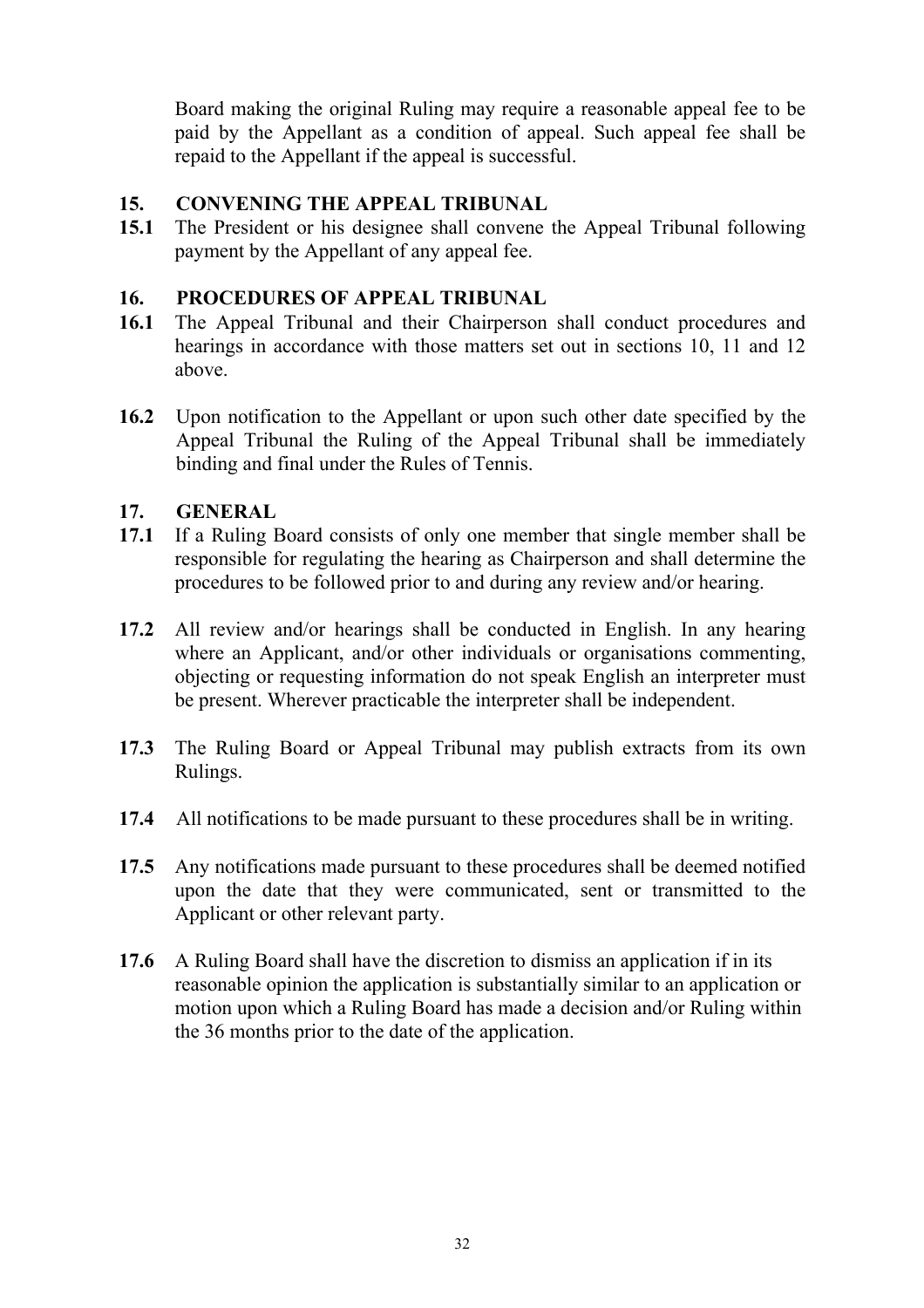# **PLAN OF THE COURT**

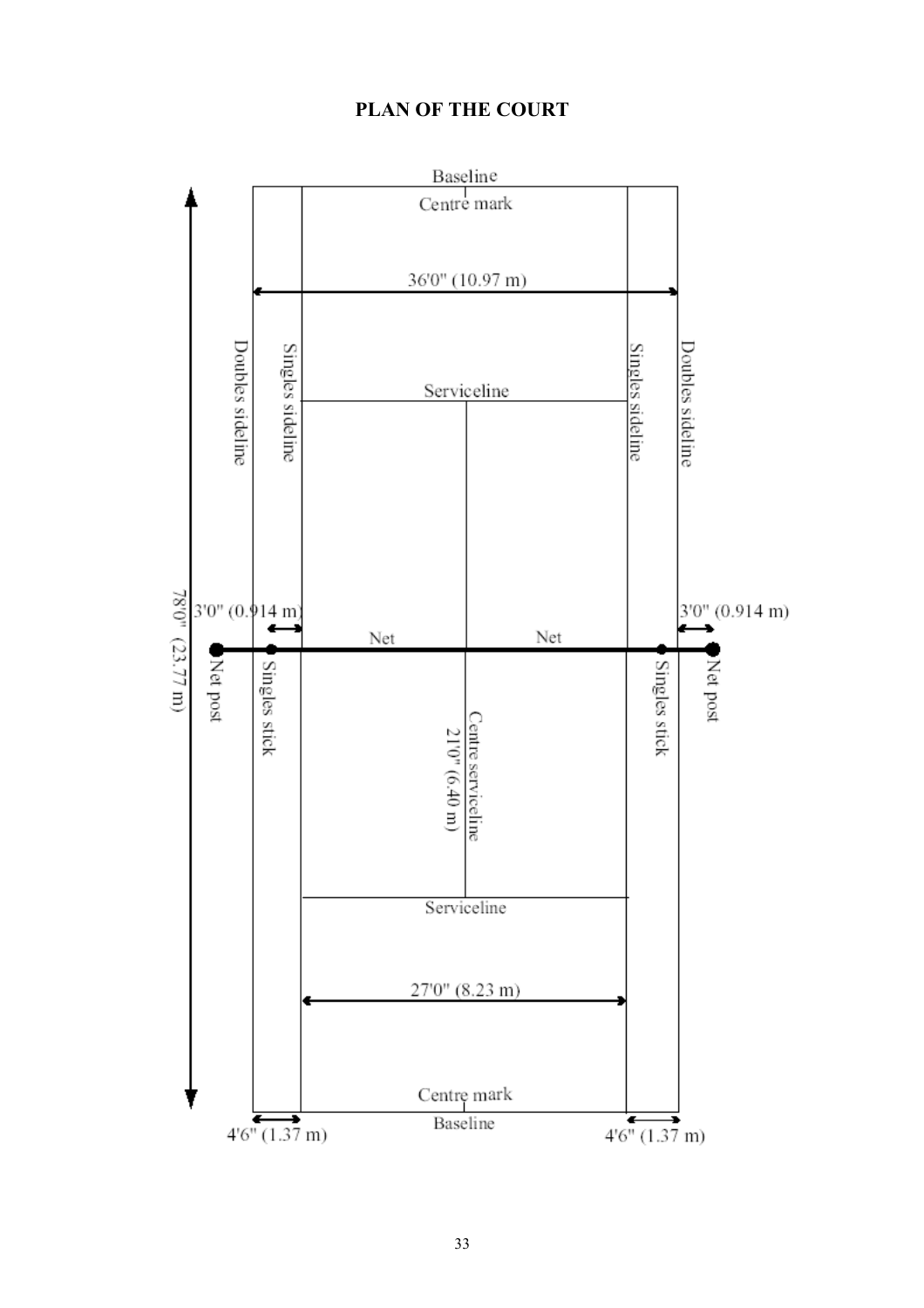#### **SUGGESTIONS ON HOW TO MARK OUT A COURT**



The following procedure is for the usual combined doubles and singles court. (See note at foot for a court for one purpose only.)

First select the position of the net; a straight line 42 feet (12.80 m) long. Mark the centre (X on the diagram above) and, measuring from there in each direction, mark:

at 13'6" (4.11 m) the points a, b, where the net crosses the inner sidelines,

at  $16'6''$  (5.03 m) the positions of the singles sticks  $(n, n)$ ,

at 18'0" (5.48 m) the points A, B, where the net crosses the outer sidelines,

at 21'0" (6.40 m) the positions of the net posts (N, N), being the ends of the original 42'0" (12.80 m) line.

Insert pegs at A and B and attach to them the respective ends of two measuring tapes. On one, which will measure the diagonal of the half-court, take a length 53'1" (16.18 m) and on the other (to measure the sideline) a length of 39'0" (11.89 m). Pull both taut so that at these distances they meet at a point C, which is one corner of the court. Reverse the measurements to find the other corner D. As a check on this